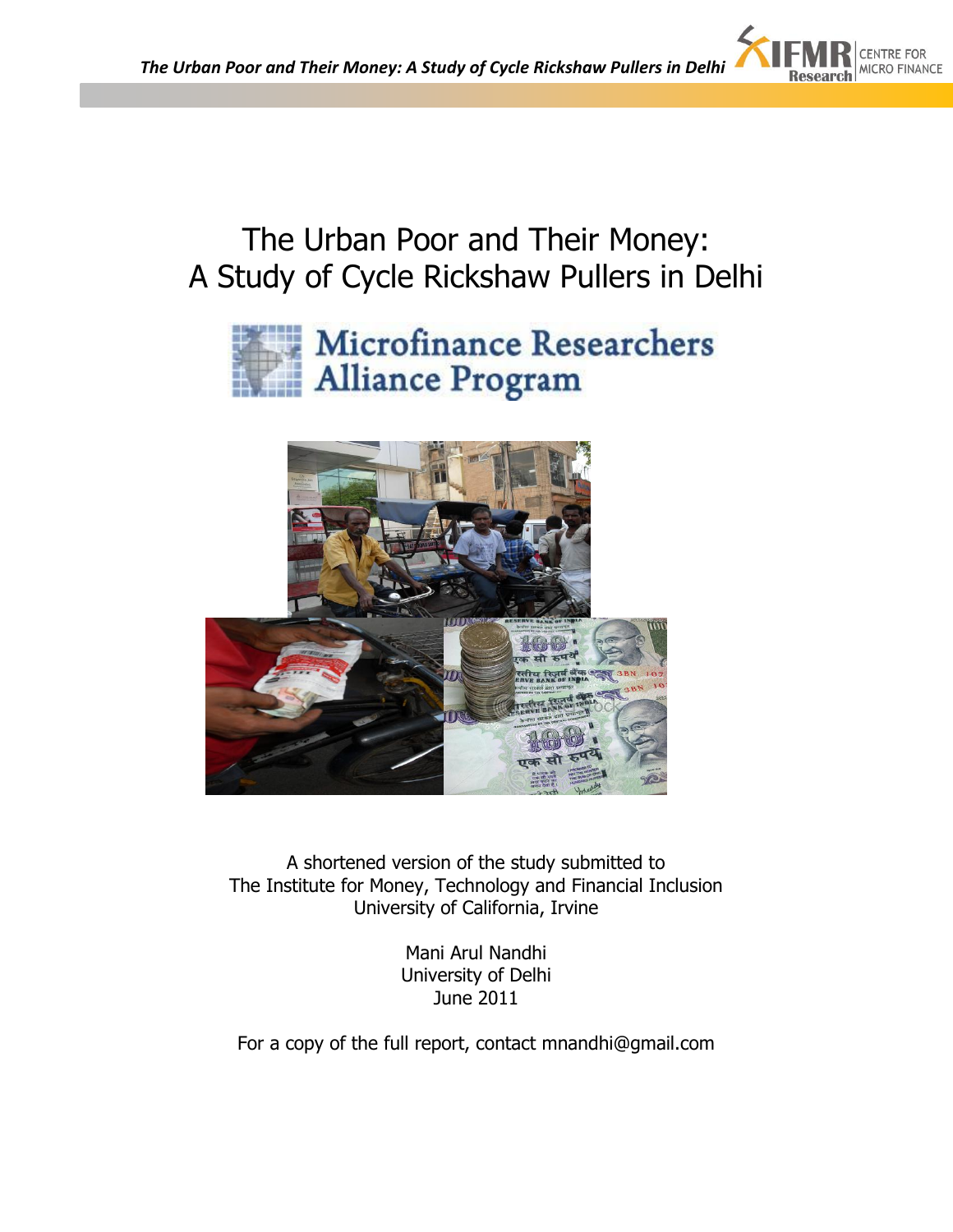

# **Introduction**

The study explored the financial behavior of cycle rickshaw pullers in Delhi to assess their strategies and choices in saving, storing and remitting their money and the challenges and the constraints they faced in managing their money and livelihoods. The study addressed the following research questions:

- 1. How do the urban poor handle their money matters?
- 2. What are the different types of financial instruments used by urban migrants in managing their money?
- 3. What are the different strategies used by them in saving, payments, credit and in remitting their money?
- 4. What are the diverse practices (storage, concealment and transfers of their earnings and wealth) adopted by them to safeguard their cash and earnings from deception and frauds, theft, temptation to spend on unwanted and unproductive expenditures and other perils and dangers?
- 5. What are the mechanisms available to the urban poor in minimizing their risk and vulnerabilities? Specifically, what are the social practices (nature of social capital and social networks) that are available to them in the migrated place as well as point of destination to fall back on during crises and emergencies?

Primary data was collected in 5 districts (Central/New Delhi, North, South and West) in Delhi and covered 176 cycle rickshaw pullers randomly selected from 19 areas of their operations. The study used 4 methods: in-depth interviews of rickshaw pullers based on structured questionnaires, focus group discussions, and case studies and key informant interviews to cross-validate specific findings.

| Table 1. Field Survey Areas Covered in Delhi |                |                    |                           |                    |  |  |  |
|----------------------------------------------|----------------|--------------------|---------------------------|--------------------|--|--|--|
| West Delhi                                   | South Delhi    | Central Delhi      | New Delhi*                | North Delhi        |  |  |  |
| Patel Nagar                                  | Lajpat Nagar   | Karol Bagh         | <b>Gole Market</b>        | Shakti Nagar       |  |  |  |
| Kirti Nagar                                  | Kotla          | Ajmeri Gate        | Delhi<br>New              | <b>Ashok Vihar</b> |  |  |  |
|                                              | Mubarkpur      |                    | Railway<br><b>Station</b> |                    |  |  |  |
| Moti Nagar                                   | Shiv Nagar     | Pahad Gamj         | (Ajmeri Gate)             | Gulabi Bagh        |  |  |  |
| Ramesh Nagar                                 | Defense Colony | Prasad Nagar       | *Some of<br>the           |                    |  |  |  |
| Karampura                                    |                | <b>Gole Market</b> | places<br>under           |                    |  |  |  |
| Rajouri Garden                               |                | Rajinder Nagar     | New Delhi<br>are          |                    |  |  |  |
| Tilak Nagar                                  |                | <b>Tank Road</b>   | classified<br>in          |                    |  |  |  |
| Punjabi Bagh                                 |                | Punchkuiyan Road   | 'Central Delhi'           |                    |  |  |  |
| Raja Garden                                  |                | Rajendra Place     |                           |                    |  |  |  |
| Paschim Vihar                                |                |                    |                           |                    |  |  |  |
| Hari Nagar                                   |                |                    |                           |                    |  |  |  |
| Janakpuri                                    |                |                    |                           |                    |  |  |  |
| <b>Tagore Garden</b>                         |                |                    |                           |                    |  |  |  |
| Subhash Nagar                                |                |                    |                           |                    |  |  |  |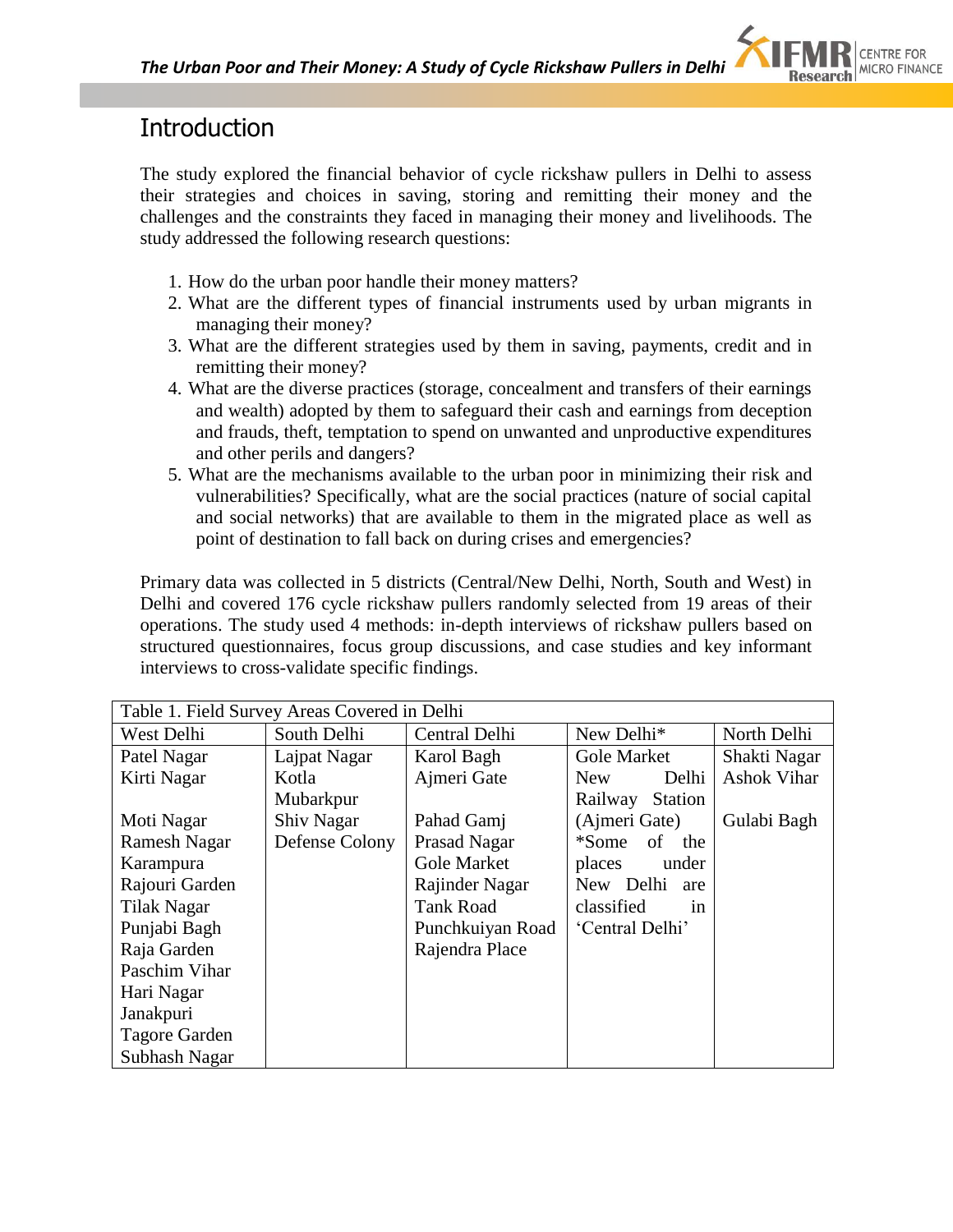



Of the 176 rickshaw pullers surveyed, roughly 44% were from West Delhi. Another 28% from Central Delhi, 13% from South Delhi, 6% from New Delhi and 9% from North Delhi. Data was collected from August to October 2009.

# Rickshaw Pulling in Delhi

Cycle rickshaw is an important mode of informal transport in metro cities and towns; they are considered eco-friendly, user friendly, cost efficient and convenient forms of transportation for short distances. They also provide an important mode of livelihood for rural poor migrants.<sup>1</sup> These cycle rickshaw pullers tend to come from a very poor background consistent with the characteristics of chronic poverty. Rickshaw pulling actually provides them with a route of upward mobility when they come to the city for work.<sup>2</sup>

There are varying estimates of the number of rickshaw pullers in Delhi; one conservative estimate suggests that there are over 600,000. Another estimate suggests that there are as many as 900,000, although there are only 7,500 to 100,000 licensed rickshaw pullers. However, the sector as a whole offers employment to an estimated  $50-60$  lakhs<sup>3</sup> people, including those in manufacturing units and mechanics, in Delhi alone.<sup>4</sup>

Rickshaw pullers, or 'rickshawalas,'<sup>5</sup> face many difficulties in Delhi. Most are seasonal or circular migrants, meaning they have been disconnected from their traditional social networks. Additionally, as many have people at home depending on them for remittances, they often subsist on very little in order to save and send money home. Many sleep at rickshaw stands and public spaces because they cannot afford to rent a shared room, even

<sup>1</sup> www.manushi.india.org

 $2$  Begum and Binayak,  $2004$ 

<sup>&</sup>lt;sup>3</sup> 5,000,000 to 6,000,000 (one lakh equals 100,000)

<sup>4</sup> Based on news: http://www.hinduonnet.com/thehindu/mag/2006/10/08/stories/2006100800100400.htm

<sup>&</sup>lt;sup>5</sup> In general, rickshaw pullers are addressed as 'rickshawala' in Delhi.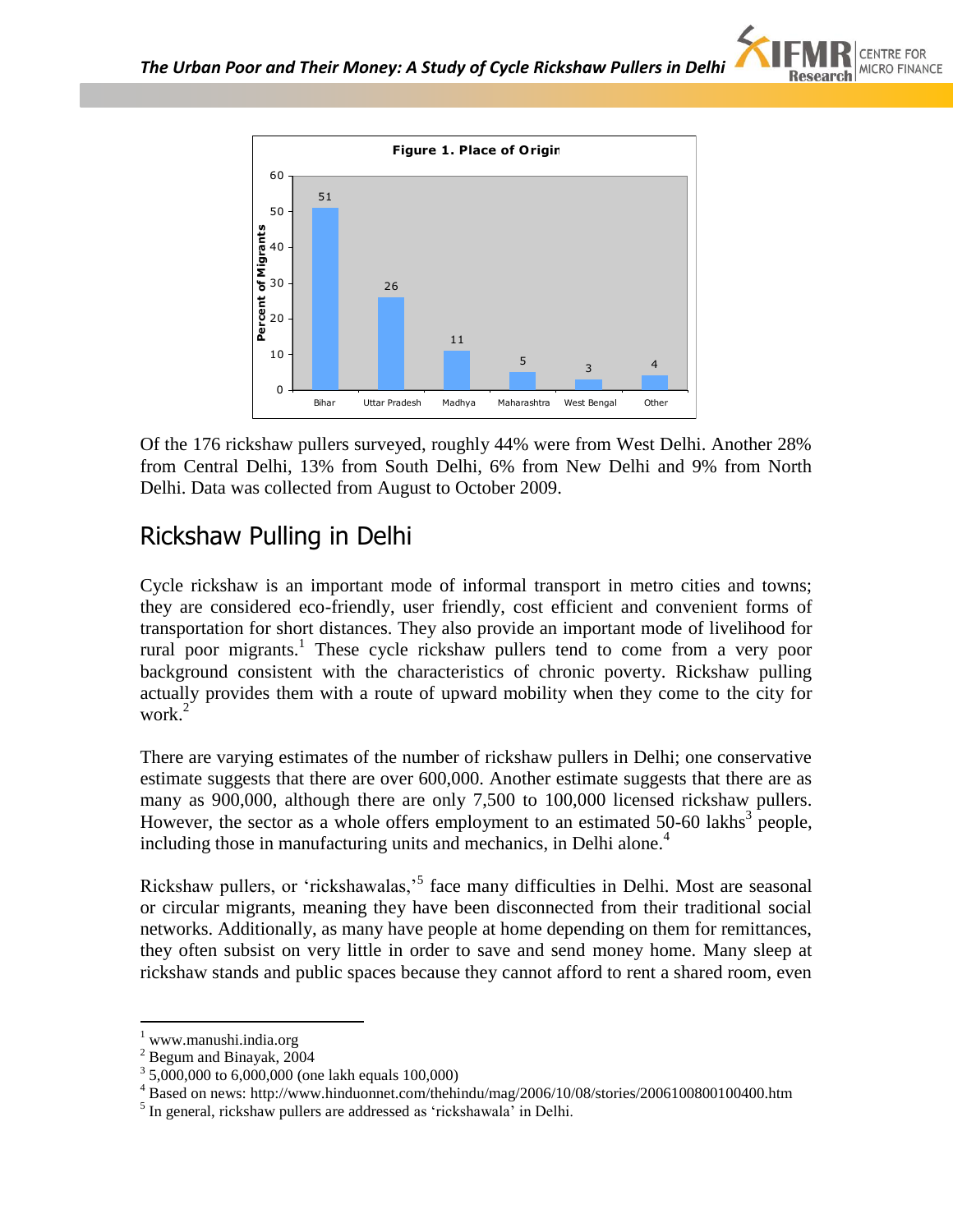in Delhi's slums.<sup>6</sup> Anecdotal suggests that the average rickshaw puller supports up to six or seven dependents.

In many ways, rickshaw pullers are at the absolute periphery of attention for development planners and the government. Most of Delhi"s roads do not have a lane for cycle rickshaws, meaning they must ride amidst heavy motorized traffic, at considerable risk to themselves. The rules of owning a rickshaw are such that an individual puller who owns a cycle rickshaw has no legal protection, thanks to the quota system for licenses.<sup>7</sup> There is little recognition of their important contribution to the urban economy, and they are one of the poorest and most marginalized groups in the city.

# Profile of Rickshaw Pullers



Of the rickshaw pullers in the sample, 88% were from Bihar, Uttar Pradesh and Madhya Pradesh, with most of the rest from other north Indian states. Only about 3%, 5 pullers were from Delhi itself. Over 71% of the rickshaw pullers had migrated to Delhi more than five years ago and 47% had migrated over ten years ago. Most had been pulling a rickshaw for 10 years on average; the maximum time responded was 40 years. 62% had been pulling a rickshaw since they originally arrived, but the other 38% had shifted to rickshaw pulling from another avenue of employment, like casual wage labor, selfemployment, or domestic services.

<sup>6</sup> Kishwar, Purnima Madhu, 2009

 $<sup>7</sup>$  For an incisive account of how the licensing and quota system has embedded opportunities for corruption,</sup> extortion and exploitation of rickshaw pullers/owners, refer to chapter 16, Madhu Purnima Kishwar, in India Urban Poverty Report, 2009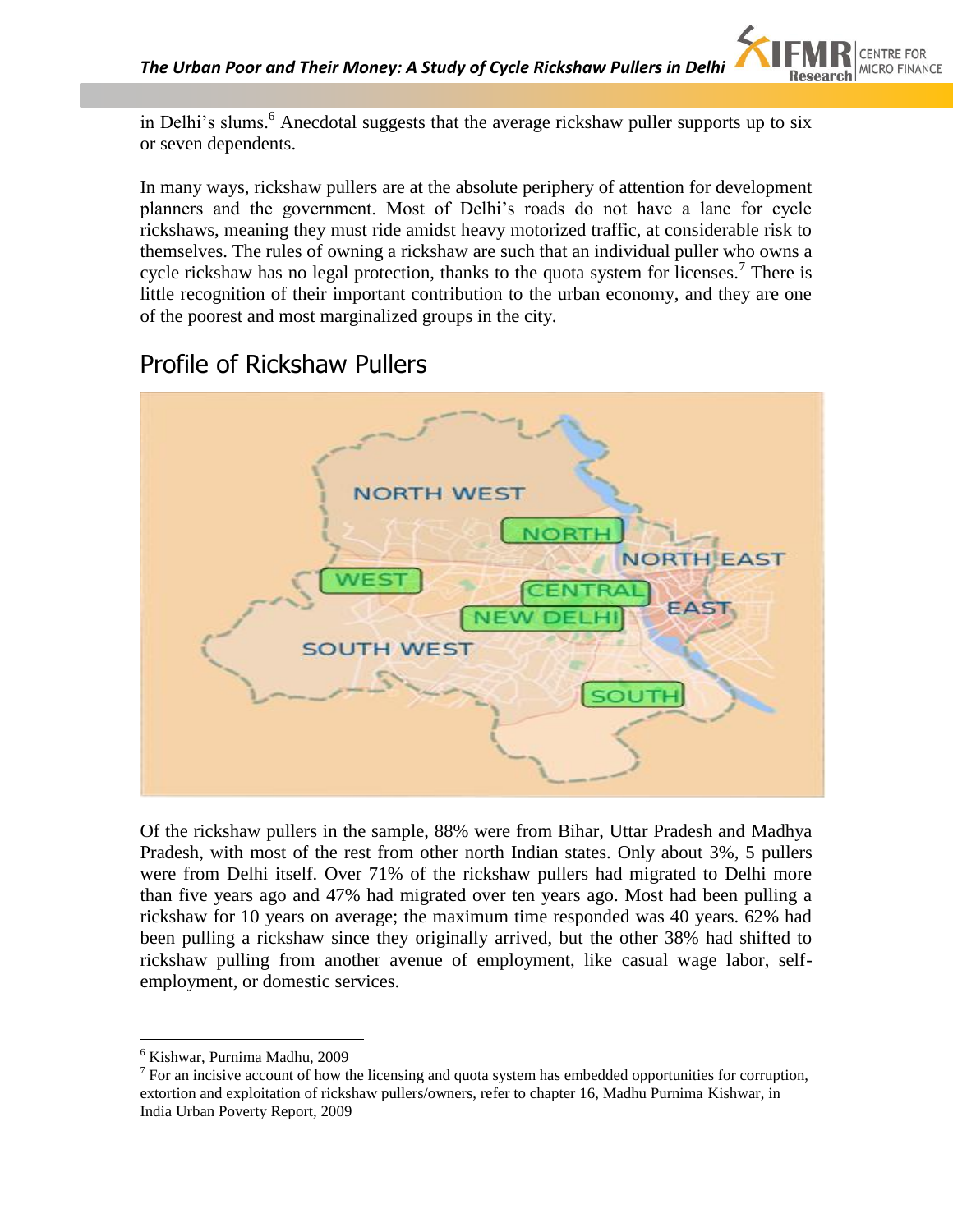About 70% of the pullers pulled for 8 to 10 hours a day; the other 30% pulled for 5-8 hours per day. The majority, 55%, worked for 7 days a week, and the other 45% worked only 5 days per week. Broadly speaking, most pullers averaged 14 rides per day, but the reported range of minimums and maximums varied dramatically.

The amount of time per year that each puller spent in Delhi per year varied greatly. Although 21% stayed in Delhi for a third of the year or less, the majority, over 64% of the sample, stayed in Delhi for at least half the way. Nearly a fifth of the sample, 18%, stayed in Delhi for almost the entire year.

| Table 2. Migration Profile of Rickshaw Pullers |                    |  |  |  |
|------------------------------------------------|--------------------|--|--|--|
| Months Staying in Delhi                        | Percent of Pullers |  |  |  |
| 2-4 months                                     | 21.03%             |  |  |  |
| 5-6 months                                     | 14.2%              |  |  |  |
| 8 months                                       | 18.75%             |  |  |  |
| 10 months                                      | 27.84%             |  |  |  |
| All 12 months (with breaks)                    | 18.18%             |  |  |  |

The rickshaw pullers were mostly illiterate or semi-literate and asset poor, both in terms of land and other assets. Approximately 48% were completely illiterate; only 30% had had been to middle school, and another 19% had attended primary school. Of the pullers, 94% rented their rickshaw, which cost between Rs. 35 (US  $$0.74$ )<sup>8</sup> to Rs. 50 (US  $$1.06$ ). Although almost none had a radio or a watch, 21% of the sample respondents owned a mobile phone. A high percentage (85%) of the sample respondents kept close ties to their families in their home villages, sometimes by sending a cell phone back to a family member for quicker and easier communication.<sup>9</sup>

The mean age of rickshaw pullers was 36 years old. About 86% of them, the vast majority, were married. The average household size<sup>10</sup> of the sample respondents was six persons; the minimum size was 1, and the maximum 19 family members.<sup>11</sup> Many sent remittances, as will be discussed later. Many pullers cut their spending in order to save, like the 43% of pullers who did not eat three meals per day, so that they could save money and support their family.

Members of socially and economically backward groups, including Other Backward Castes (OBCs), Scheduled Castes (SCs) and Scheduled Tribes (STs), constituted 59% of

<sup>&</sup>lt;sup>8</sup> The exchange rate used in this study was the prevailing market exchange rate from August to October 2009, 1 US dollar  $= 47$  Indian Rupees

 $9$  It is pertinent to note here that a total of 44 rickshaw pullers (25%) provided a phone number to the research team for contact purposes.

 $10<sup>10</sup>$  Refers to the number of family members who are dependent on the earning of the sample rickshaw puller. This applies both to the pullers who live alone in Delhi and pullers who stay with their wives and children.

 $11$  In survey data from 13 countries documenting the economic lives of the poor, Banerjee and Duflo (2006) report that the number of family members varies between about 6 and about 12, with a median value (across the different countries) of between 7 and 8. For comparison, the U.S. census indicates that the mean number of family members in the United States in 2000 was 2.5.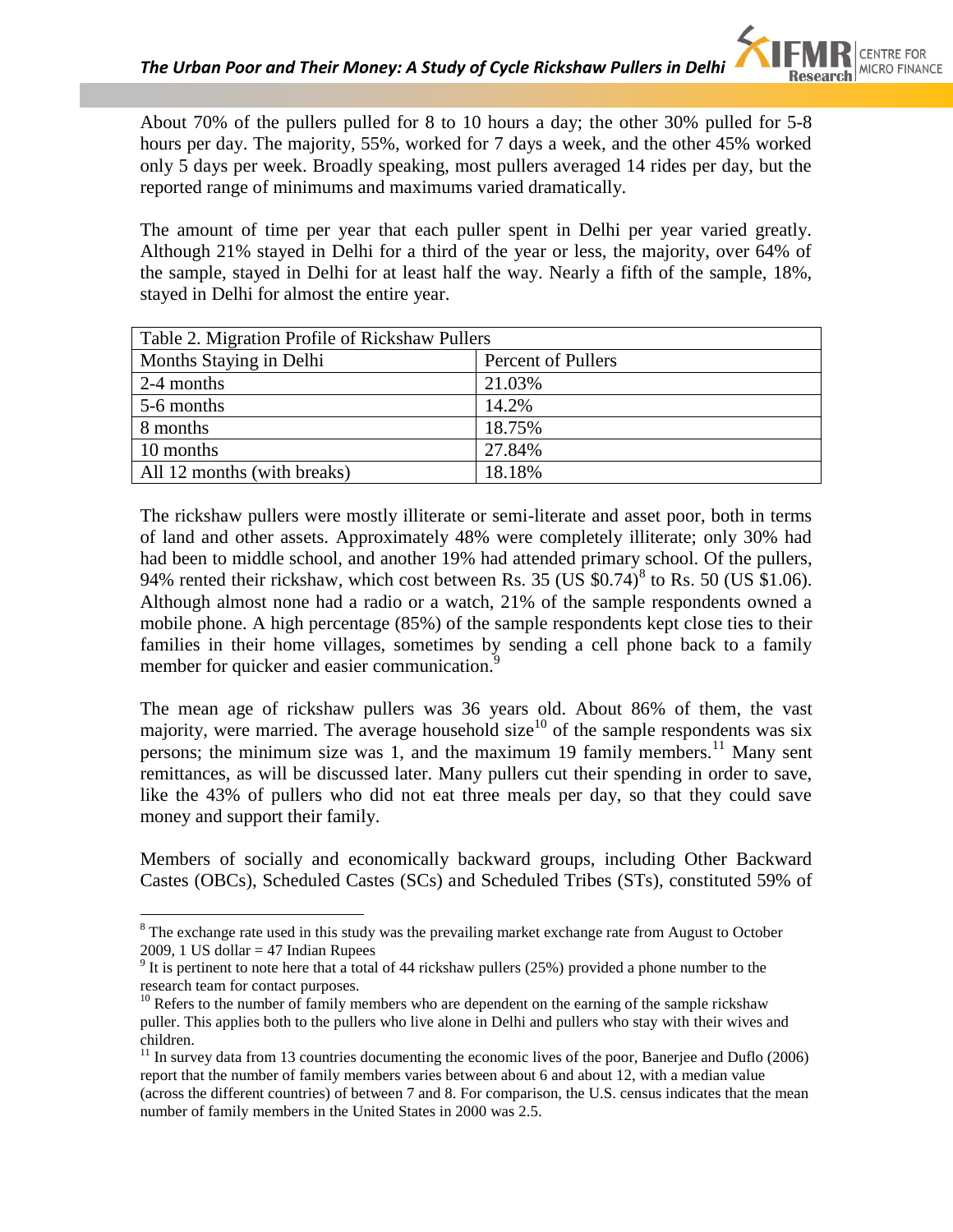the sample. Another 20% of the pullers were Muslims. Nearly 90% had neither a voter"s ID card nor a ration card in Delhi. About half had neither in their home village as well, excluding them from many formal financial institutions. Lacking personal identification is a major problem, as it prevents them from complying with the "Know Your Customer" (KYC) norms at banks, which require proof of identity and address. Very few rickshaw pullers can access any formal financial services.

Case Study 1 *Perspectives on Social Networks* "There are fifty people who are known to me, but I do not take or get any help."

"Friends for the sake of it, I can not rely on them."

"I am poor. Nobody trusts me."

"If I will make more friends, I have to help them with money. I am poor myself."

"I don't like city people, they are wily."

The study found that social capital in the migrant community was low. Most felt they could not trust their fellow pullers. About two-thirds of migrants felt their social network as "large and loosely knit," rather than "small and closely knit," as the other one third reported. Less than 5% were involved in professional associations of any kind, including unions. This is particularly important given the dangerous nature of their living situations. While a sizeable

segment (44%) was homeless, the rest were living in unauthorized illegal slums or poor neighborhoods in unsanitary and unhygienic living conditions.

### Earnings

Rickshaw puller"s daily earnings are variable, unpredictable, irregular and low in quantity. Rickshaw pullers work under harsh conditions; they pull rickshaws despite extreme heat, cold, or intense rain. Because it is a non-motorized form of transport, it is quite slow moving; the simple format means that there are relatively few service features for passenger comfort. Generally, rates by passengers tend to be quite low, particularly in comparison to rates charged by auto rickshaws.

The number of rides per day is variable as well, based on the age of the puller, traffic, road conditions, weather conditions, traffic police harassment and many other factors. The earnings are not only of low value, but also fluctuate wildly. The average rickshaw puller in the sample charged Rs. 10 (US \$0.21) for 'short' distances, Rs. 16 (US \$0.31) for "medium" distances and Rs. 25 (US \$0.53) for "long" distances for single passenger carry. Pullers tended to charge more for pulling goods. Findings indicated that the "estimated" average daily gross earnings of rickshaw pullers in the sample was Rs. 269 (US \$5.72), compared to a "reported" average daily gross earnings of Rs.179 (US \$3.80). Gross earnings refers to the earnings of the day without subtracting out rent for rickshaw and daily necessary expenses. Since the difference in earnings could be due to underreporting on earnings or overestimation, the actual daily gross earnings likely lies between the two figures.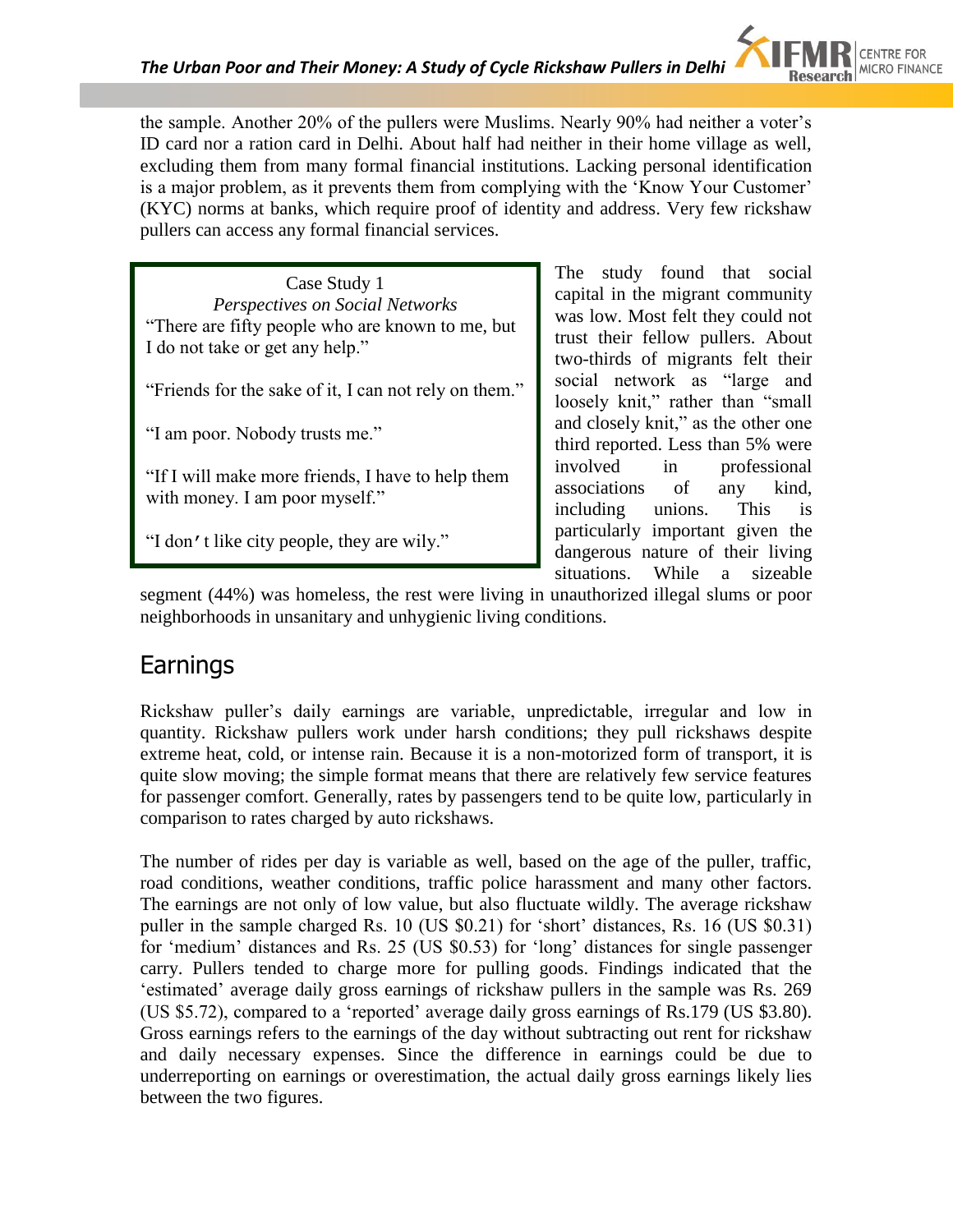Age was an important factor in determining how much a rickshaw puller earned. The average puller over 50 earns substantially less than the average puller. The average daily gross earnings for the average rickshaw puller over 50 totaled only Rs. 148 (US \$3.15), which is nearly a 20% decrease from the sample average. The maximum daily earnings in the sample was a total of Rs. 500 (US \$10.60) for all pullers, compared to only Rs. 250 (US \$5.32) for pullers over 60. In terms of net earnings, gross minus expenses, the average puller earned about Rs. 81 (US \$1.72), whereas the average puller over 50 earned only Rs. 64 (US \$1.36).

Most pullers also faced seasonal variation in their earnings, with 75% of pullers feeling that their earnings were more during summer than winters. They suggested that people prefer to use rickshaws even for short distances due to the intense heat of May and June, but walk more during the winters.<sup>12</sup> However, 8% of rickshaw pullers said they earn more during winter, and suggested that it was because there were fewer rickshaw pullers in the city during the winter. Most rickshaw pullers had few, if any, other sources of income. However, 15% of the pullers had wives working as domestic servants in Delhi, and some also shared income with relatives, such as adult sons. However, even those with some family members with income said that they generally rely only on their own earnings.

 $12$  A few pullers mentioned that they earn more during October-November, when major Indian festivals like Durga Puka (Dussera) and Diwali are celebrated, because business is good during that period.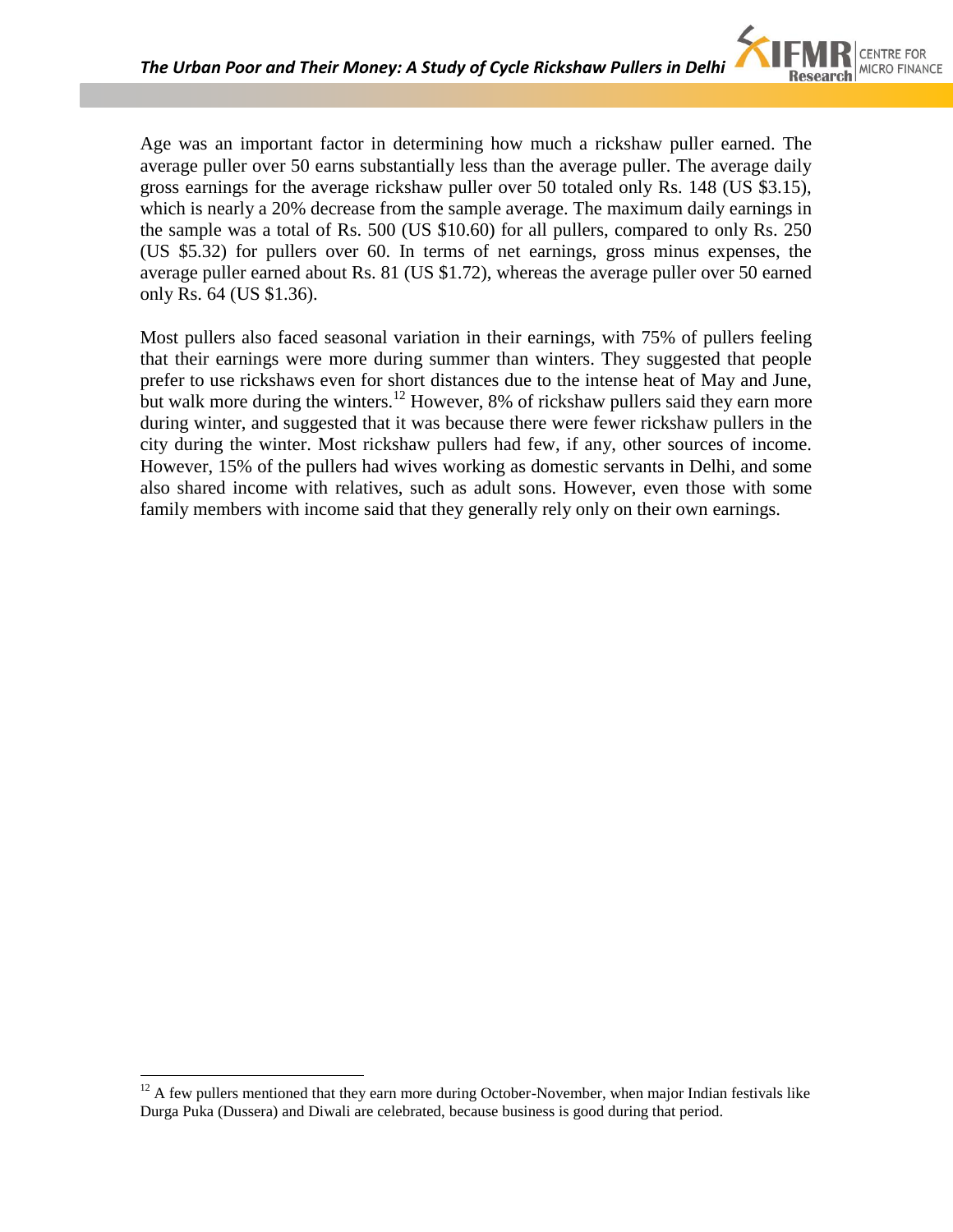

#### Case Study 2

*Small allowances and careful organising helps to manage meagre earnings* Harish Kumar is from Gonda District, Uttar Pradesh and has been in Delhi since 2001. When he lost his parents, he brought his three younger siblings (two brothers and a sister) to Delhi to look after them, and they all live together in a shack Juna Bhatti. Harish, who is unlettered, pulls rickshaw 7 days in a week, as he wants to ensure that his siblings are taken care of. Though he would like to take off one day a week, he does not do so because the rickshaw owner waives off rent on a Sunday; so he works for half a day at least on a Sunday. He finds the rent-free allowance amount (Rs. 40) is handy in managing his family's needs. He manages to pull between 15 and 20 rides a day generally so that he gets more money. His earnings for one week was recalled by him as follows

| Day Gross Earnings  | Gross Earnings INR (US \$) |  |  |
|---------------------|----------------------------|--|--|
| Sunday              | Rs. 120 (US \$2.55)        |  |  |
| Monday              | Rs. 190 (US \$4.04)        |  |  |
| Tuesday             | Rs. 240 (US. \$5.10)       |  |  |
| Wednesday           | Rs.160 (US \$3.40)         |  |  |
| Thursday (half day) | Rs. 50 (US \$1.06)         |  |  |
| Friday              | Rs. 280 (US \$5.95)        |  |  |
| Saturday            | Rs. 150 (US \$3.19)        |  |  |
| Total               | Rs. 1190 (US \$25.3)       |  |  |

He arranges to meet expenses relating to food (through his daily earnings), festivals (by setting aside some money for expenses before the festival). At the moment, he is keeping aside a small sum of money because he has to repay an interest free loan of Rs.3000 taken from a relative for his sister's marriage. His major concerns relate to the education of his younger siblings and constructing a house in his village, where his parents had left him 2 bigha land. His parting comment was "I am illiterate, but I will attempt to educate both my younger brothers."

### Costs and Expenses

Rickshaw pullers face both direct costs, like rickshaw maintenance, penalties and fines, and indirect costs, like losing productive time due to factors beyond the control of the puller. For direct costs like minor repairs, 77% of rickshaw pullers said they generally pay the fee themselves, as they are far away from the rickshaw owner when the repair becomes necessary. Still, 47% of pullers reported that owners sometimes pay minor repairs, or generally spend on them. If they face a penalty, according to 66% of pullers,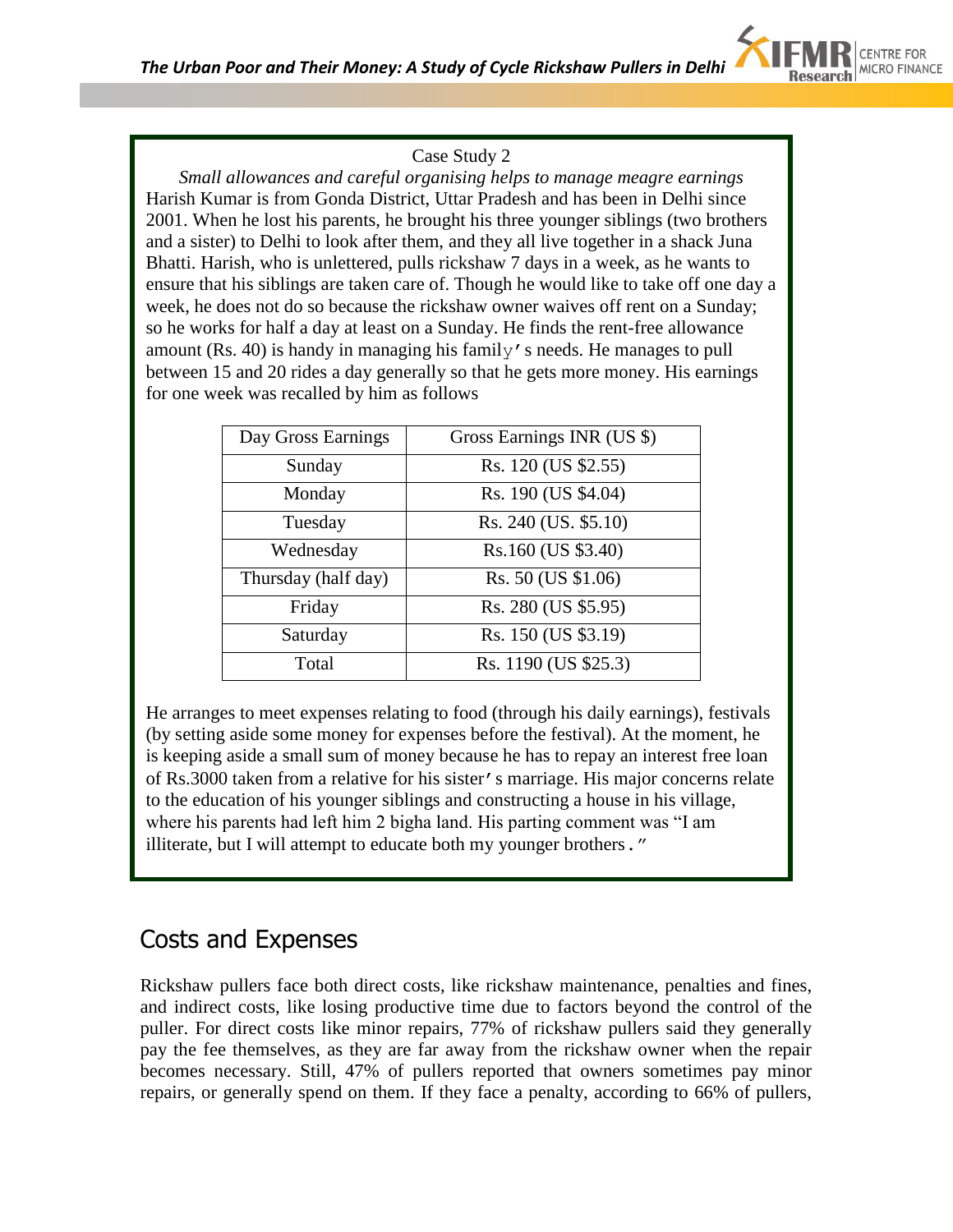the rickshaw owners bear those costs. Another 17%, however, said that they have to pay the fine themselves. Some rickshaw owners seem to pool penalty costs; if any driver that rents from him incurs a fine, everyone who rents from him puts in some money to pay it.

Another important cost has to do with the lack of a license, as 18% of rickshaw pullers said that they pay 'rent payments' to the local police for plying unlicensed<sup>13</sup> rickshaws. Indirect costs usually come more through temporary loss of work, like while sitting as punishment by the police, while waiting for a tire to be re-inflated, or if their rickshaw is confiscated by the police. Although they don"t pay directly, the opportunity cost of these delays is quite high.

Rickshaw pullers also spend on many things other than operational and vehicle costs. Findings on expenses showed that:

- Food: 44% of daily earnings were spent on food by the entire sample
- Rent: 9.29% of daily earnings were spent on rental expenses by 55% of pullers.
- Toilet: 2% of daily earnings were spent on public toilet/baths by 50% of pullers.
- Toiletries: 1.78% of daily earnings were spent on soap and toothpowder/toothpaste by 97% percent of pullers.
- Cooking fuel: 3.50% of daily earnings were spent on cooking fuel by 54% of pullers.
- Temptation goods: 5.6% of daily earnings were spent on temptation goods by 79% of the sample.
- Total: 66.17% of daily earnings spent on basic expenses

#### Case Study 3

*Rent for a month only! Every rupee is needed to repay huge debts!* Sunil Garg is a dalit from Bhind district of Madhya Pradesh. He had studied up to middle school and has a young wife and brother to support. Mostly he lives on footpaths near Patel Nagar-Prasad Nagar crossing. He has a huge debt to repay to the moneylender in his village – Rs. 84000. He had incurred some loss in some investment in a committee (Rs.20000) and another loan of Rs.70000 for medical expenses of his father, brother and sister – all of whom are deceased now. Therefore, he is trying to prune his living expenses and save more to repay his loans. He does not trust any one and therefore carries his cash on his person. He goes to his village normally every 3 months or earlier to give cash to his wife and to repay the loan. Or, his wife and younger brother visit him at least once a year to meet him, and he sends money with them. When they visit him for a month, then he hires a room on rent for the duration only and after they leave, he shifts to living on footpaths again. He reasoned: "Why waste paying Rs.1000 for rent; I save the amount by living on footpaths."

Most rickshaw pullers spent very little on rent, at most 10% of their earnings. Those who

 $13$  Though some rickshaw pullers said that they paid rent payments for plying on the wrong roads, most often it was due to pedaling illegal rickshaws.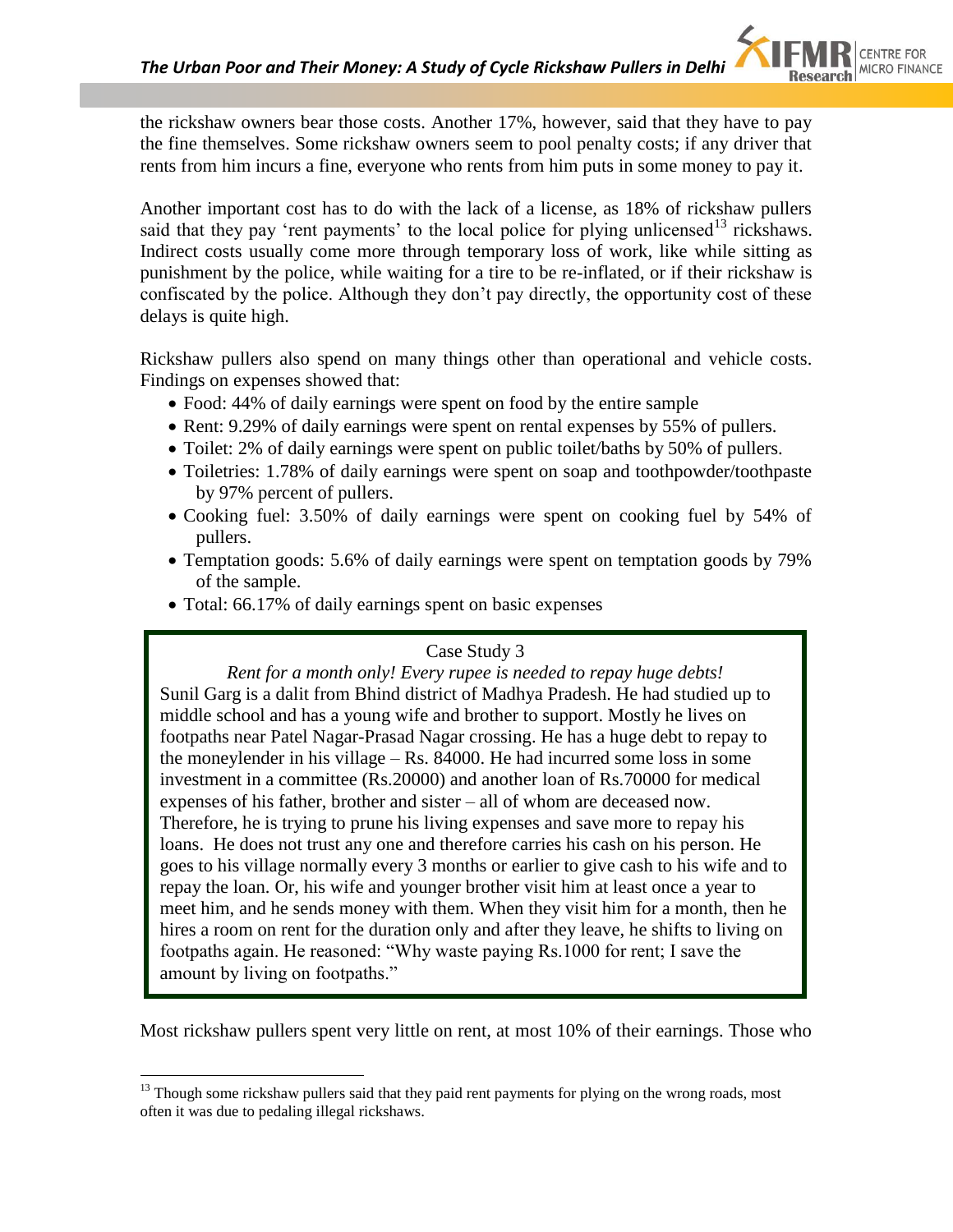stayed in formal dwelling places tended to stay in very poor quality ones, generally in poor neighborhoods, including authorized and unauthorized slum settlements. Not all pullers spent on rent; 44% of rickshaw pullers said that they had no expenses for rent, suggesting that they were homeless, and living either on streets or in public spaces.

Other major categories for spending included clothing, typically clothing for special occasions like festivals, such as Eid, Diwali or Holi, or ceremonies. Most of the pullers said that, annually, they spend about Rs. 1125 (US \$23.94) on clothing expenditures. Many chose to purchase clothes from second hand sellers when necessary to save money. Many pullers also spent money on transportation, getting to and from their home village when necessary. Recreation was a small percentage of spending, and the vast majority of pullers spent nothing on items like videos and cinemas.

Only half of the pullers, 52%, said that they spend any money on health care, including medicines and treatment. The rest said that they spent nothing on health related expenditures. About 8% of those in the second category did say that they got free medicine or care from government dispensaries or hospitals, but the rest simply made so use of any medical care. Many pullers also spent money on cell phones, either one for their family to keep in contact, or on their own. Those without cell phones would often borrow their friends" phones – either use a sort of voucher system, or simply pay for what they use. These secondary expenses varied widely within the sample in terms of the percentage of income spent and the frequency of spending.

Since many of these expenses are essential, rickshaw pullers must carefully manage their funds in order to be able to save. The interviewed pullers had several strategies for



managing their expenses when their earnings were particularly low. While 68% of sample respondents tended to borrow small sums of money from friends, fellow pullers or relatives, another 57% of respondents used their savings or retained earnings of the previous day or week for buying food when necessary. Total, however, rickshaw pullers tended to spend about 66% of their earnings, and save the rest.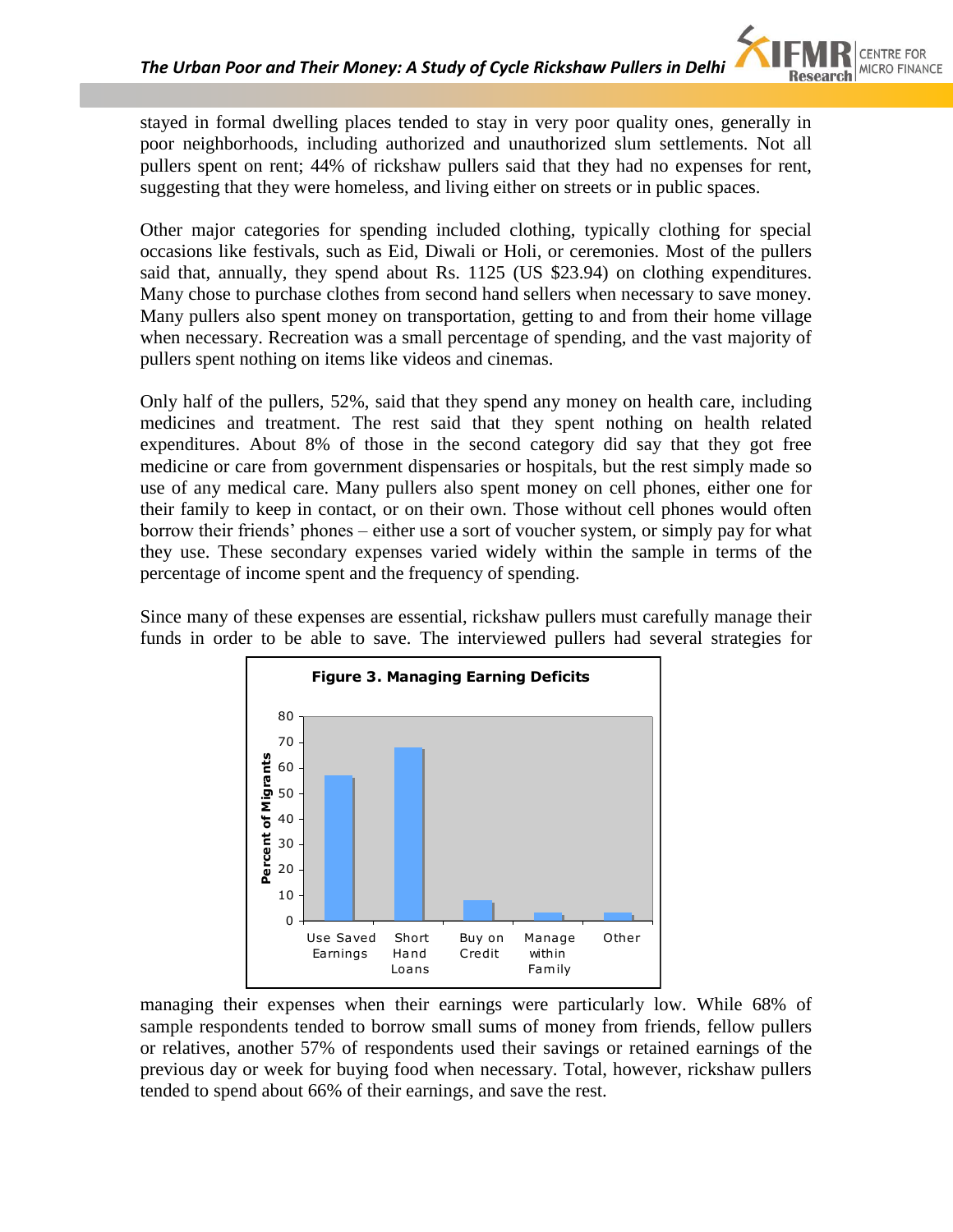# Savings Behavior

The study focused in large part on the savings behavior of rickshaw pullers, examining which modes and practices were used and why, what constraints and challenges were faced and how aware pullers were of formal mechanisms available for saving.

A total of 95% of respondents saved a portion of their earnings. Of the sample, 46% saved every day and another 46% saved only when surplus was available. Nearly 89% of the pullers were dependent on informal saving arrangements. Only 1% of rickshaw pullers reported using a bank account to save. The two most popular informal saving mechanisms were saving with self, on one"s person, or at the place of stay, used by 55% of the pullers, and saving with neighborhood shopkeepers, used by 31% of the pullers. Other informal methods, like savings with one"s wife, relative or rickshaw

Case Study 4 *Perspectives on Savings* "I make sure I save Rs.100 a day."

"Whatever is left after my expenses, I keep it for future needs."

"Rs.150 in any case. I try to earn Rs.250 at least a day. I spend Rs.100 and give Rs.150 positively to *paanwala*."

"I have no permanent savings but we save wife"s income of Rs.1500."

"I have come here to earn and save a little, because when I go back to village I use it because no source of regular work there."

owner and burying money under soil, were used by 17% of the sample.

Many of the case studies demonstrated that to meet their need for lump sum cash, the sample respondents either set aside cash for future consumption (i.e. they saved up) or borrowed and repaid at a later date (i.e. they saved down). Only a negligible number made regular deposits for accumulating a lump sum through a committee or semi-formal institution (i.e. they saved through).

Analyzing the saving practices of the sample through various case studies also revealed clear cut patterns of behavior: saving small amounts through conscious choices. These ranged from choosing to forego meals and juggling expenses and priorities. They saved on living by dispensing with avoidable expenses (for example, by consciously choosing to live on streets to save money on rent), sharing expenses to reduce costs of living in Delhi or sharing a hired rickshaw to maximize their earnings. Other findings indicated that they used alternate coping mechanisms including foregoing investment opportunities, like cutting down on tuition expenses for their children. These measures, although they restricted pullers' choices, satisfied their need to save to protect themselves and their families.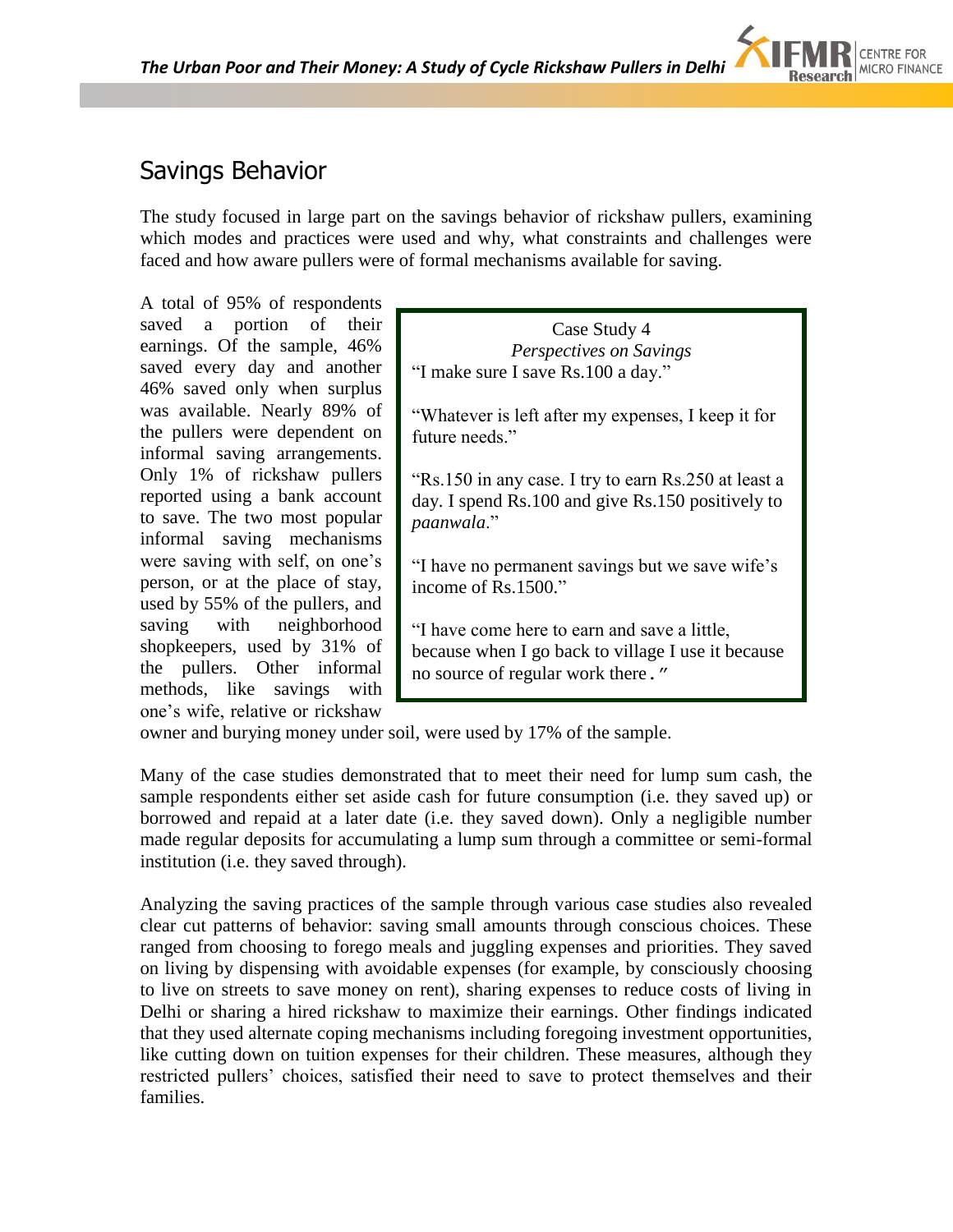Other strategies included holding on to savings but borrowing to meet basic expenses (food) because building up a lump sum is often more difficult than repaying a loan and limiting one's social network on the premise that cultivating more social contacts would entail difficulties in refusing financial obligation. Pullers also allocated their money carefully, like keeping aside the earnings of their spouse for certain specific needs, saving for specific purposes like loan repayment and festival expenses, and storing money on their person until it had built up and remitting frequently.



Lack of trust, lack of other options and ease of access were major reasons that migrants choose to keep their savings on their person or at their place of stay. The irregular and uncertain nature of their income flow also influenced their decision to hold cash savings on their person.

Findings also revealed that rickshaw pullers used diverse storage practices to safeguard their cash savings. It was found that 19% of the respondents kept their money in a locked steel box, container or *potla*. Another 34% stored their money inside their personal luggage, either in airbags or other kinds of bags. Other practices included storing funds in mud banks, poly bags, their wife's purse, or even burying them underground. While the methods differed, almost all intended to build up a lump sum and remit quickly and frequently. Although the amounts varied, 57% of rickshaw pullers held an average of Rs.2906 (US \$62) as cash savings either on person or at their place of stay.

Another important finding indicated that depositing the daily savings with known neighborhood shopkeepers – ranging from *paanwala, juicewala, chaiwala, machiswala, kiranastore* – was one strategy used by many rickshaw pullers. Of those who used this strategy, 32% explained that it was because they lacked a safe place to keep their money, and 24% said that trusting shopkeepers and being able to withdraw their savings at their convenience played a significant role in their decision. Other important reasons included fear of theft, lack of self-discipline (spending on temptation goods), and lack of awareness and availability of formal sources.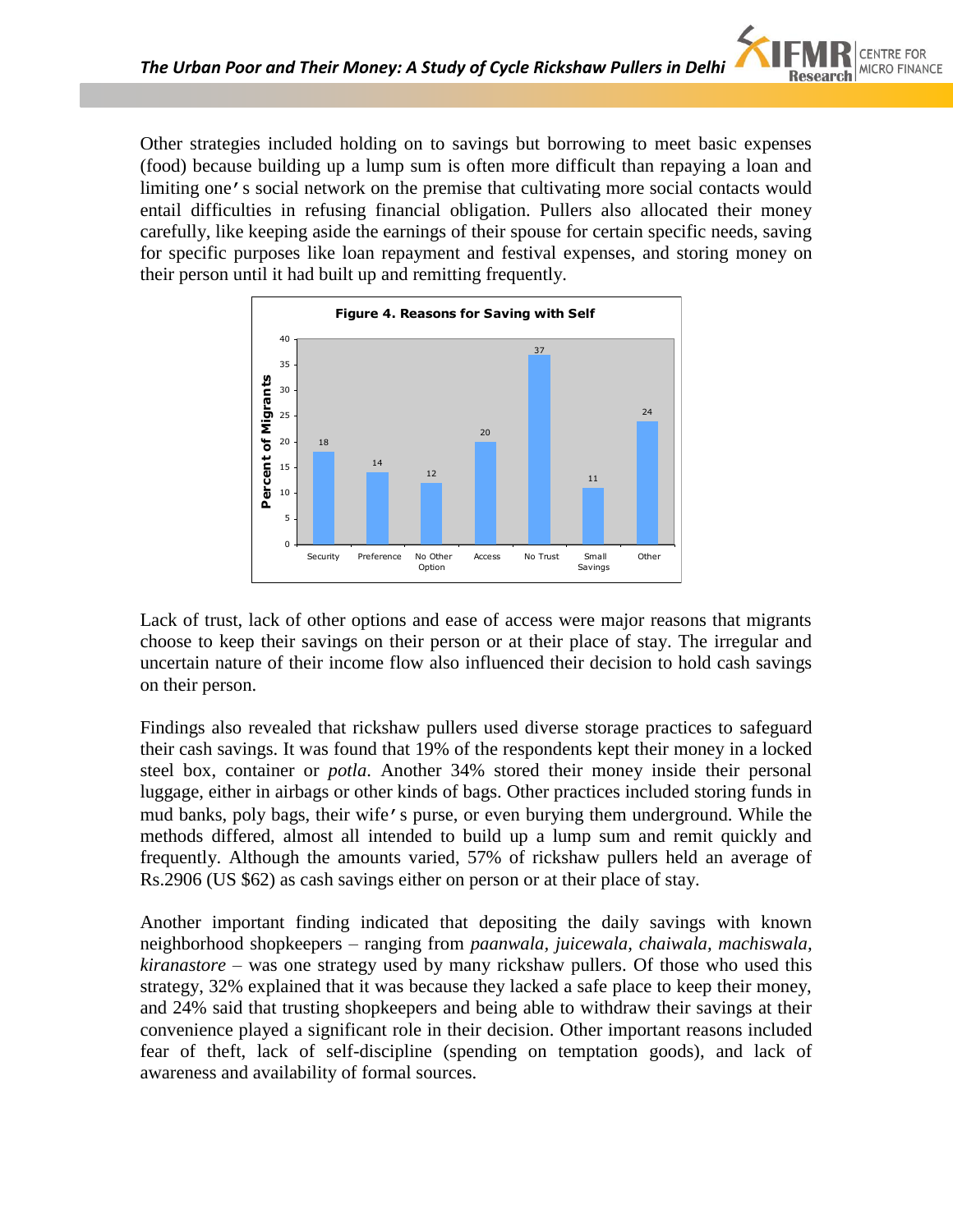

| Methods<br>Different  | $\sigma$<br>Percent | Savings<br>Average    | Total<br>Savings      |
|-----------------------|---------------------|-----------------------|-----------------------|
| of Saving             | Respondents         | over the last 30 days | over the last 30 days |
| Shopkeeper            | 36%                 | Rs. 2503              | Rs. 160,250           |
|                       |                     | (US \$53)             | (US \$3,410)          |
| <b>Bank Account</b>   | 1%                  | Rs. 1650              | Rs. 3,300             |
|                       |                     | (US \$35)             | (US \$70)             |
| Wife                  | 6%                  | Rs. 1960              | Rs. 19,600            |
|                       |                     | (US \$42)             | (US \$417)            |
| <b>Rickshaw Owner</b> | 4%                  | Rs. 1264              | Rs. 8,850             |
|                       |                     | (US \$27)             | (US \$188)            |
| Self/Place of Stay    | 57%                 | Rs. 2906              | Rs. 220,880           |
|                       |                     | (US \$62)             | (US \$4,700)          |

Source: Field Survey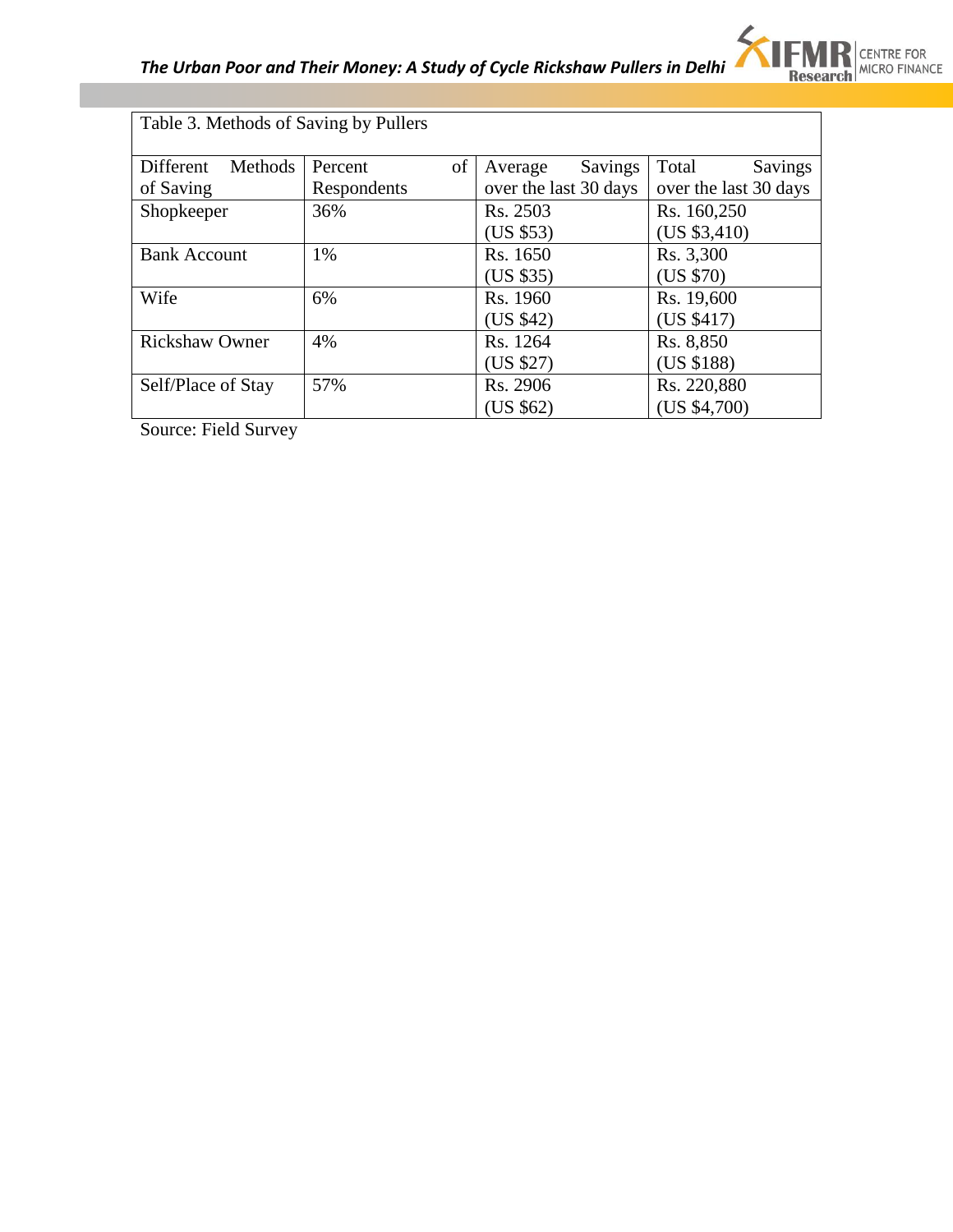

#### Case Study 5

*Where to keep savings? Shopkeeper versus Self – Compelling Choices* 19-year-old Mohan Kumar is a school drop out after class 7 because his father could not work any more as a dhobi (washer man) due to failing health. Being the eldest son, he had to take care of his dependent parents and two younger siblings. So he migrated 5 years ago from Samastipur district in Bihar because his cousin brother was working in Delhi. He shares accommodation with his brother's family and started as a wage labour in constructing mobile towers for a telecom company but after 6 months, he switched to rickshaw pulling because he found he could relatively earn more by pulling more rides. He owns a mobile phone because he keeps in touch with his family and a watch as well.

Mohan Kumar learnt the hard way about saving his money. When he was a fresh migrant in Delhi, he started depositing his daily savings amount with a local shopkeeper in Subhash Nagar. After 25 days of deposit, he requested the shopkeeper to give his money back. But the shopkeeper told him to take it after two weeks. When he asked for his money after 15 days, the shopkeeper denied taking his savings and turned the table on him saying "you are a liar, you never handed any money to me." So Mohan Kumar lost his money and faith in saving with any other person. After this incident, he kept his saved earnings with him only – in a locked airbag in his shared quarters or on his person. He absolutely had no idea about other saving options – either formal (bank or post office) or semi-formal. He was very eager to have a safe saving option because he stated that "It is always problematic to keep saved money with oneself; there has to be some way for keeping money safely for poor like me."

For someone young, his constant worries relate to managing food expenses for his family, debt repayment, festival and educational expenses. He became emotional about educating his younger siblings because he loved to study but had to discontinue because of his poverty. He reads newspapers when he gets time and does not like to waste time because it means foregone opportunity to earn money.

Rickshaw pullers in the sample deposited on average, Rs.105 (US \$2.23) per day with the shopkeepers. The average monthly savings with shopkeepers was about Rs.2503 (US \$53.26). The upfront cost of saving with a shopkeeper was approximately Rs. 4 (\$ 0.085) per month, and the "opportunity cost," in terms of how much interest would have been earned in a bank account, was on average Rs.110.25 (US \$2.35) per month. For the poor every rupee or penny earned is useful. Rs.4 (US \$0.085) is approximately 3.8 percent of the average puller"s daily savings, making it a significant cost.

A small fraction of rickshaw pullers chose to diversify the risks inherent in informal saving by dividing their earnings, and keeping small amounts in different places, like on their person, with a shopkeeper, and under soil. Others would split small sums among shopkeepers, again minimizing the risk of loss.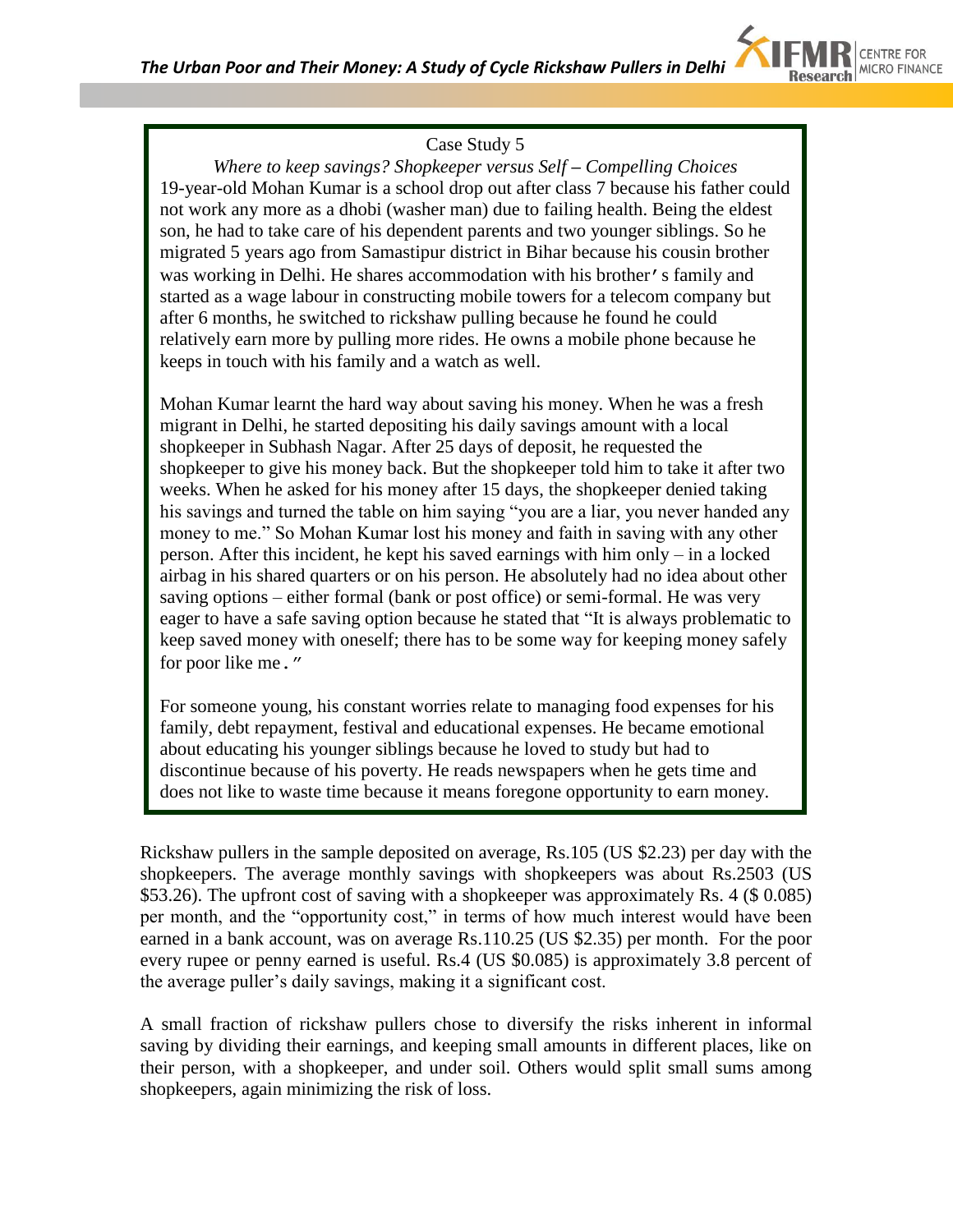Those who saved with themselves tended to have saved the largest amounts, followed by those who saved with shopkeepers. The average amount of savings over 30 days between all of the different informal mechanisms averaged Rs.2609 (US \$56). Just the money saved with shopkeepers, generated by only about 30% of the 6,000,000 rickshaw pullers in Delhi would, conservatively, approximate 22.5 crores of rupees per month (US \$4.89 million).

### Case Study 6

*Minimum rent expenses*

Tarlochan Singh is a 63 years old puller who hails from Ludhiana, Punjab stays in a night shelter every day by paying Rs.6 (\$ 0.13) He was an auto driver for 23 years. One night when he was sleeping in the night shelter, someone had picked his purse, which had Rs. 400 (\$8.51) and his auto driving license. Since then he has been pulling a rickshaw for 2 and ½ years now. He is able to earn daily Rs.125 (\$ 2.66) by pulling about 10 rides a day. After spending on his food, he saves Rs.50 (\$ 1.06) daily and deposits it with a shopkeeper in his area.

Of the rickshaw pullers interviewed, 82% were unbanked. Even among the 18% who had reported that they had a bank savings account, only 2 percent had active accounts. For the remaining 16%, either the account was no longer active or was actually in the name of a family member.

# Borrowing Behavior

Many rickshaw pullers depended on borrowing from informal commercial sources like private lenders and moneylenders, as well as non-commercial sources like interest-free loans from friends, relatives and other pullers. Many also actively depended on reciprocal financial arrangements, specifically reciprocal borrowing and lending. Reciprocal borrowing was used principally for managing short-term routine needs, and smoothing irregular flows of income. The study found that 74% of respondents lent small sums of money and 81% borrowed on a reciprocal basis from friends and fellow rickshaw pullers.

Reciprocal loan arrangements function largely based on the social capital built up by the rickshaw pullers. The networks of trust and reciprocity they build function as protective measures during times of low cash flow. Like pruning expenses, building trust and good relations with their peer groups helps them to manage their risk. Even though many rickshaw pullers said they had difficulty trusting other pullers, reciprocal borrowing and lending as a community allowed them to sustain their fragile livelihood.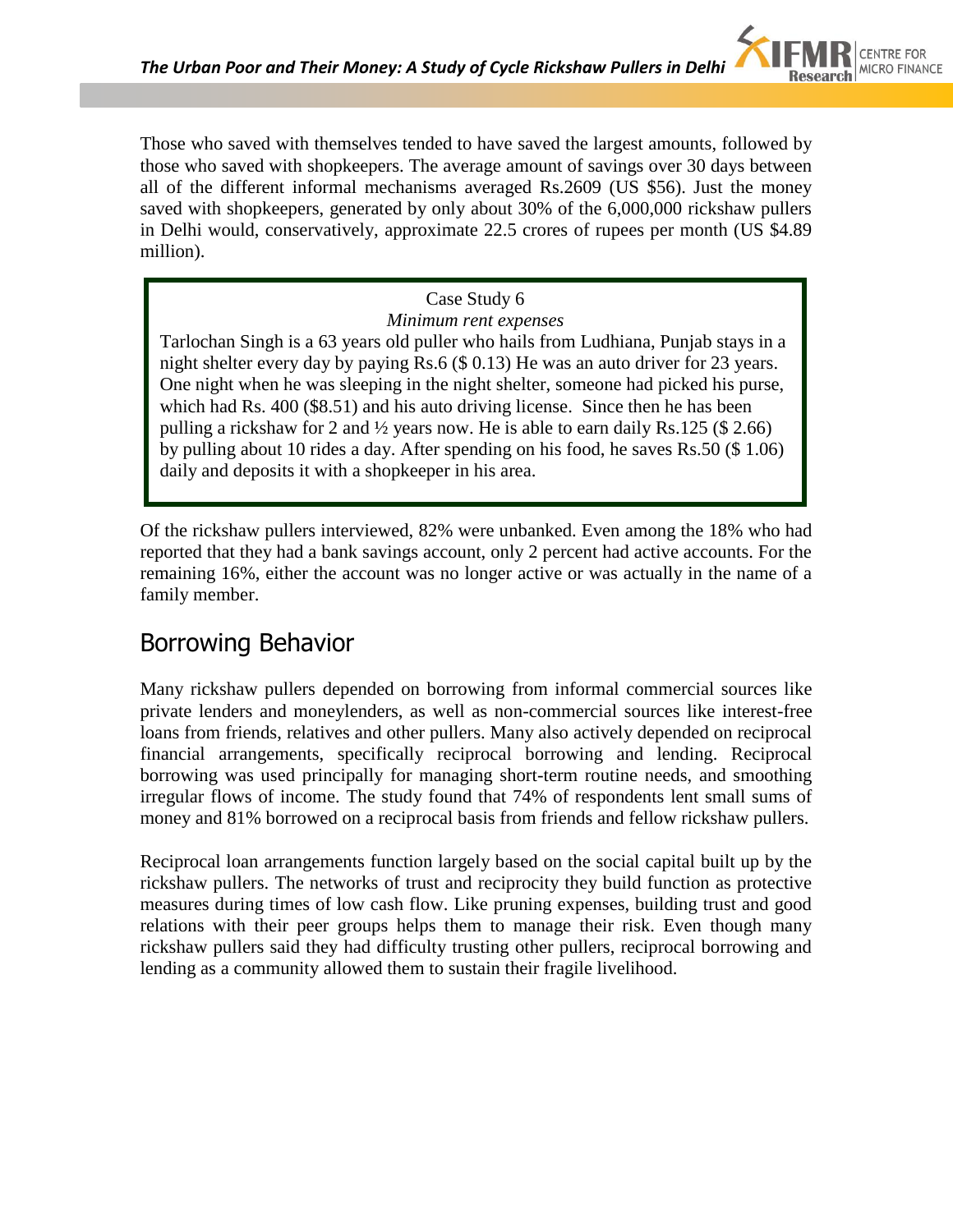



At the time of the field survey, 41% of the sample had an outstanding loan. Small loans were not always sufficient, particularly following economic stressors. 59% of the pullers had borrowed a large sum of money in the last year. The main stressors were generally divided into three categories: life cycle needs (marriages, child birth, education), emergencies (medical expenses / illnesses/ death, unspecified

contingencies), and assets building opportunities (home construction, purchase of livestock).

#### Case Study 7

*Hold on to savings but borrow to manage income deficit* Sunil Kumar Pathak is a young Brahmin puller from Bahrai district in Uttar Pradesh with a shrewd monetary sense. He ran away from his home about 12 years ago and landed in Delhi but keeps in regular touch with his mother and a sister who stays in Delhi. He was working in a pavement garment shop for some years. However, he decided to do retailing and started to sell ladies garments in a weekly market on the pavement. To supplement his income from his entrepreneurial venture, he pulls rickshaw as part time occupation for the last 6 years. He keeps a mobile phone (but has no other assets) and has a voter's ID in his village.

He ensures to save a minimum of Rs.100 (US \$2.13) a day and deposits it with his sister. His reported total savings deposited with his sister was Rs. 6000 (US \$127.65) in the preceding month before the interview. Once he has deposited his savings, he does not like to dig into that savings amount because it is difficult to accumulate. He prefers to borrow rather than use up his built up savings. Quite often, he engages in reciprocal borrowing (less than Rs.100 (US \$2.13)) from known friends or fellow pullers as "hand loans." He also lends small sums, between Rs.50 (US \$1.06) and Rs.100 (US \$2.13). Occasionally he also accesses loans from his rickshaw owner. For instance, in the recent past he had taken a loan of Rs.300 (US \$6.38) from him for some emergency and repaid him at the end of the month. He borrowed twice in the last year, Rs.15000 or \$319.15 (first time Rs.5000 (US \$106.38) and second time Rs.10000 (US \$212.77) at 7% interest from a private lender because his mother had asked him to send money urgently for some emergency. He had repaid Rs.7000 (US \$148.94). He remits money to his mother normally every month or sometimes once in three months. He remits a minimum amount of Rs.2000 (US \$42.55) and his maximum has been Rs. 8000 (US \$170.21). He tried to open a bank account but could not do so because he did not have ID in Delhi and there were too many formalities to comply with.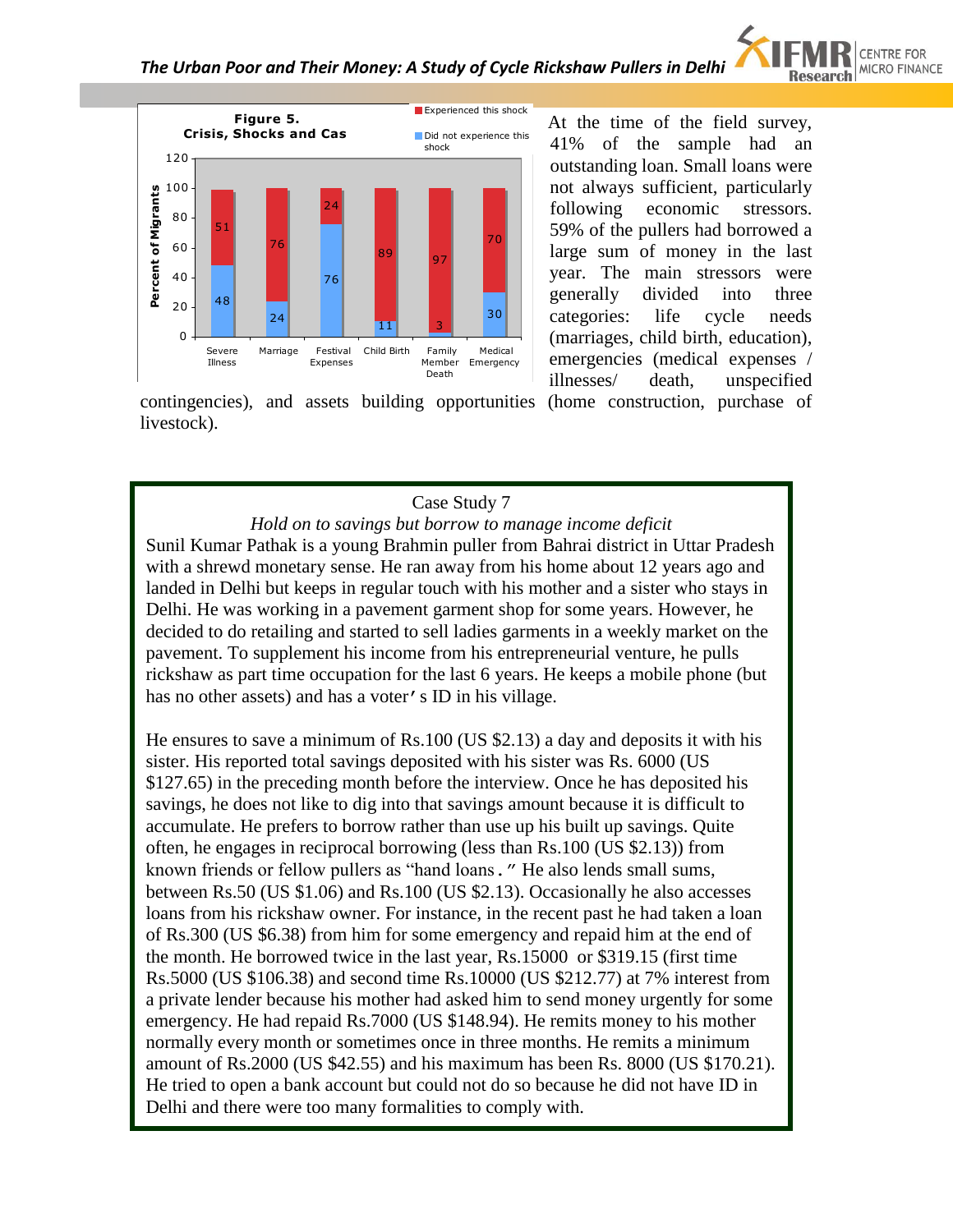

Almost all loans were from informal sources, either from village moneylenders, or interest-free loans from friends and relatives. In other words, the sample respondents were unable to get money from any credit source in Delhi because of their migrant status and mobile habits. This even extended to sources like Delhi moneylenders, but also to taking loans from rickshaw owners, and others like that. Generally, if a puller needed a loan, he would need to find someone from his home state or village. Some borrow, in extreme emergencies, from *courierwalas*, groups of people who also act as informal channels for remittances.

The average loan taken from informal sources (both interest bearing and interest free) was about Rs. 16,261 (US \$346), and the average outstanding loan was Rs.11,963 (US \$255). Of the sample, 16% had access to interest free loans, while 40% had taken loans for interest rates ranging from 2% to 10% per month.

Many rickshaw pullers also employed other strategies to manage their cash flow. During periods of irregular or low earnings, some respondents bought food or grocery on credit from local stores. Some pullers ran rent arrears for their shacks. About 10% of pullers had never accessed any loan, because they feared they would be unable to repay it. While borrowing was a key strategy used to meet expenses for health crises (medical emergencies), and marriage, savings were also used by a large percentage of sample respondents, especially for meeting festival expenses.

#### Case Study 8

#### *Lender at Eleventh Hour*

Mohammad Waris came to Delhi from Katihar District, Bihar when he was 17 years and has been a rickshaw puller since 2004. During the past 5 years in Delhi, Mohammad Waris had learnt that it is safer to follow certain precautions in looking after his money especially after he was deceived. He recounted that once a stranger came to his *juggi* pleading for a glass of water, so when he came back to give him water, the stranger had disappeared and so was his money kept in a bag. After this incident, he became extra careful in taking care of his money. Moreover, he added that he talks and moves with pullers from his village as it is difficult to trust those around him. He only seeks the help of his villagers for any short hand loans - up to Rs.100 (\$ 2.13) - when required. About seeking help for bigger loan if needed in Delhi, he said that there is no one in Delhi who would extend credit because he migrates for 5-6 months in a year. If required, the only source where he has been able to access funds is the *courierwala,* who lends to people like him, besides being a trustworthy channel to remit money home. He clarified that in emergencies the courierwala (who hails from his state) in Delhi gives money without taking any interest. For instance, he needed Rs.1500 (US \$31.91) to send home money urgently for an emergency recently and the courierwala came to his rescue by lending and remitting the same to his family. He added "Nobody provides such help in Delhi to people like us." Subsequently Mohammad Waris returned this money to the courierwala within a month"s time.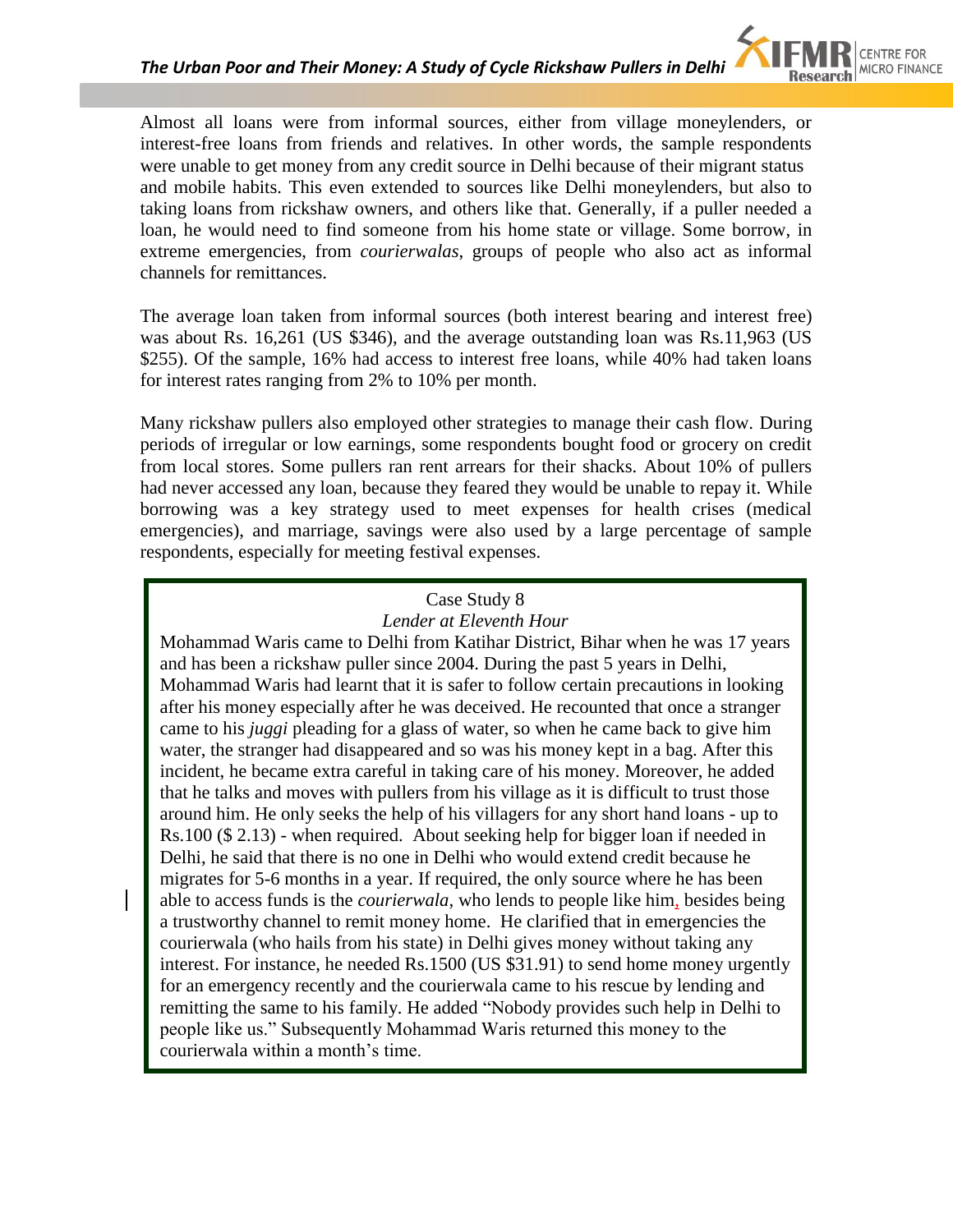

### Remittance Behavior

The study focused on remittance behavior in terms of the mechanisms used, the reasons thereof and the constraints faced. It also explored the level of awareness among the respondents about the transfer mechanisms available for remittances. It was found that 81% of pullers in the sample remitted money regularly to their families. Of the pullers, 34% remitted monthly, 22% when needed, 10% every three months, and 10% when they visit home or when they had surplus money. The average amount of money sent in the last remittance was Rs. 2,712 (US \$57.7). The total amount of money sent in the last remittance was Rs. 3,77,000 (US \$8021), sent by 79% of the sample. Those who remitted monthly send, on average, Rs. 2078 (US \$44.2) per month; those who remitted as needed sent, on average, Rs. 3393 in their last remittance.



The study found that there was heavy dependence on informal remittance mechanisms by rickshaw pullers in the sample. Among the informal channels, 43 percent of sample respondents used the informal system commonly termed courier or *courierwala*. The courierwala was a popular channel because of its convenience, speed, and timely delivery. Even though the commission charged by the courier services was considered on the higher side, the rickshaw pullers in the

sample clearly preferred it. The 16% of pullers that used formal channels tended to use the bank accounts of friends or relatives, or remitted through the post offices.

The study calculated the remittances of the rickshaw pullers in the study in order to project the potential volume of remittances that is likely to be transferred every month by 34 percent of 6,00,000 rickshaw pullers in the city, and found – at a conservative estimate – that the total magnitude of remittances is probably about Rs. 21.2 crores (US \$4.48 million). There is clearly a large potential market for remittances from the rickshaw pullers, one of the large migrant groups that exists in Delhi, and could present a huge monetary reservoir for takers in Delhi"s financial market.

Overall, rickshaw pullers demonstrated very low levels of awareness about bank draft and electronic money transfers. Awareness about transfers through the post office (money orders) was fairly high at 47%, but anecdotal evidence in the survey suggested that it was not a trusted channel, due both to the cost of transfers and how long they take.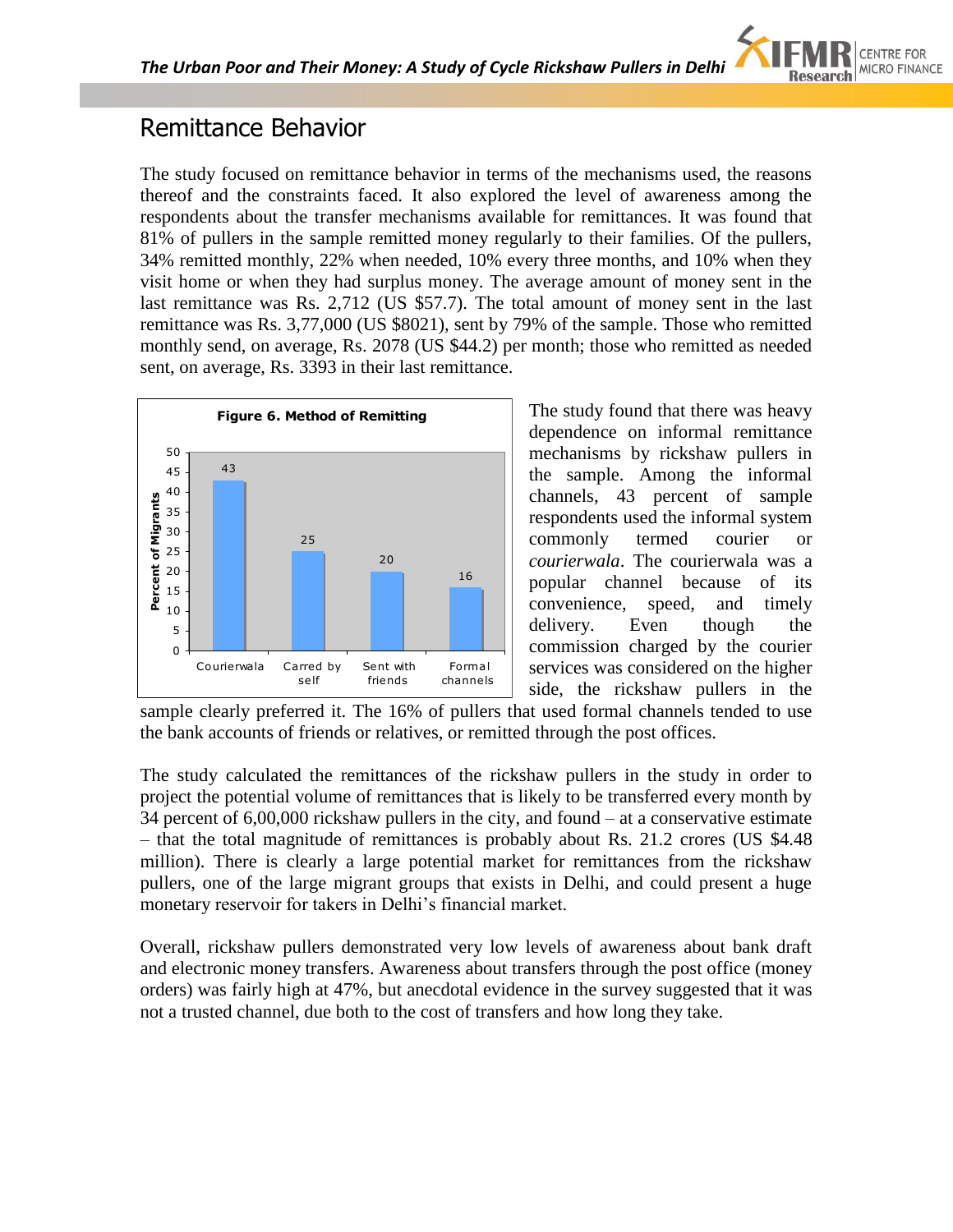

#### Case Study 9 *What if I don't have a bank account? I have a friend's account to save and courierwala to remit money*

Mohammad Islam came to Delhi 30 years ago from Madhubani district of Bihar looking for work and became a permanent migrant. He visits his village once a year at least as well as when ever any need arises. Mohammad Islam does not have any formal identification (Voter's ID) in Delhi or in Izra village, where he lived for 20 years. He saves 100 rupees (US \$2.13) daily and hands this over to a trusted (rickshaw puller) friend who has a bank account. He had deposited 3000 rupees (US \$63.83) last month with this friend.

When asked about his remittance behaviour, He sends money through a *'courier'* or *'courierwala.'* In his case, the courierwala happened to be his own brother–in–law. He depends on courierwala because he sends money immediately to his family in the village. When queried about it, he stated that his money gets transferred through *courierwala's* account, which guarantees timely delivery. He finds this mechanism trustworthy, and a fast and safe mode of remitting money even in emergencies. He does not carry cash in bulk when he goes home annually. He remits to his wife on a monthly basis. His last remittance was Rs. 5000 (US \$106.38). He is able to remit a minimum of Rs. 3000 (US \$63.83) and a maximum of Rs. 5000 (US \$106.38) and he has remitted 8 times in the past year. He pays Rs. 5 (US \$0.11) per every 100 rupees (US \$2.12) remitted.

When asked about other modes of money transfer (post office) or savings (LIC, post office) or any other semi formal sources, he answered that he had no idea about these and stated that "I have no extra money to be saved and I have never tried at all because I have no [ID] either in Delhi or at my village" and added "is there any need when I have a friend's account to save and a courierwala to transfer money?"

### Related Issues

Generally, rickshaw pullers set their prices based on the distance to be pedaled, rather than the socio-economic profile of their passengers. However, some respondents reported instances of charging differential rates for local Indian passengers and foreign tourists. Others, especially focus group discussants, said that they did not use this strategy because foreign tourists had often asked about the correct rate at their hotel inquiry desk. They did mention that some foreign tourists would give them extra money in appreciation of their services.

A few pullers did admit to assessing the passenger"s capacity to pay higher rates and charging them accordingly. Some rickshaw pullers said that they would agree to carry passengers at the rates quoted by them; others would refuse to ferry if passengers tried to slash their quoted rates. The rates charged for passengers were also determined by the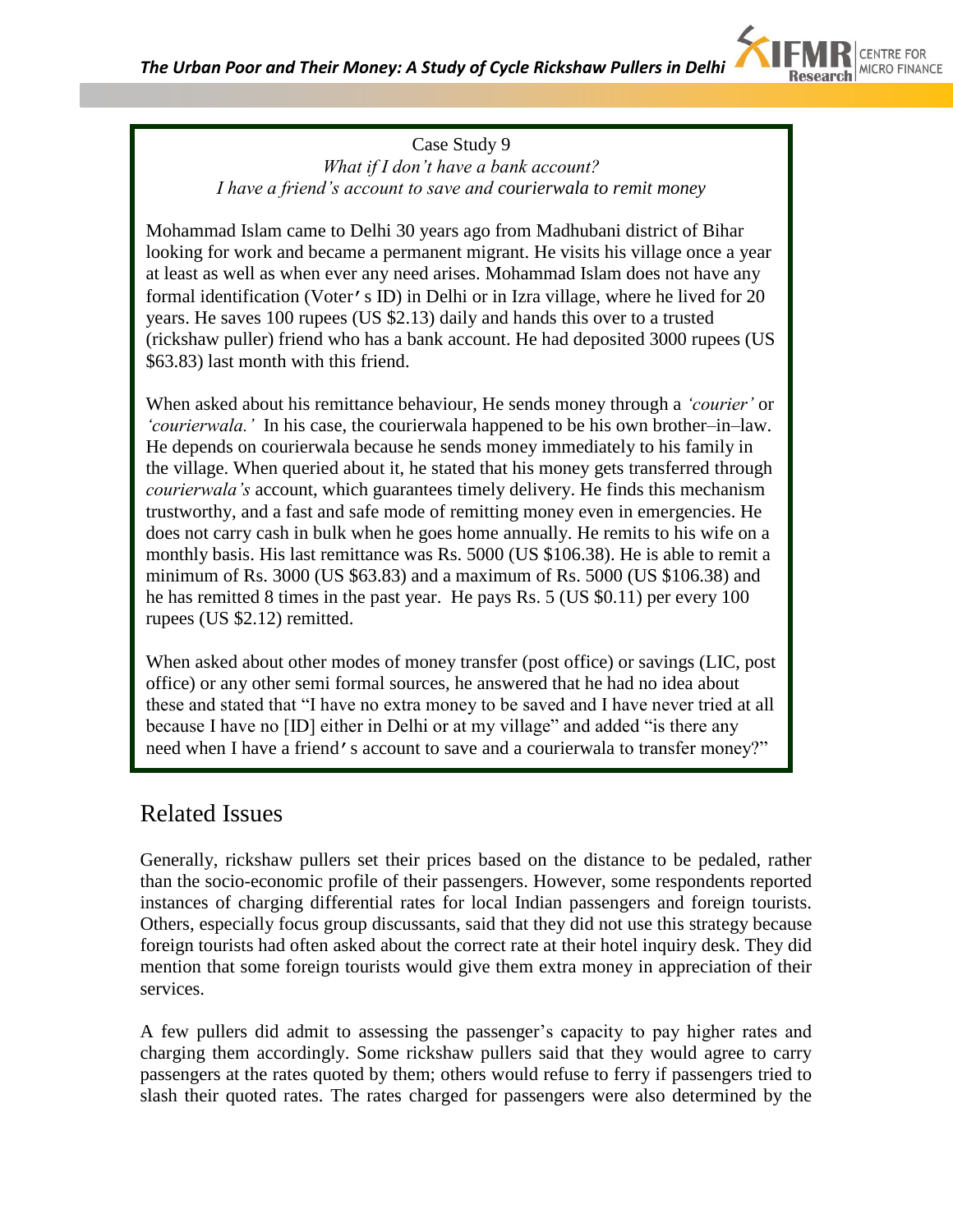extremity of weather (hot summers), bargaining power of and awareness about running rates by passengers, competition among pullers and the time of the day.

#### Case Study 10 *Perspectives on Fares*

"I charge the rate based on distances pedaled and not based on the economic background of passengers. Moreover, rich people don"t use my rickshaw they come in their own cars and park, shop and go away."

-Tehzeel, Madhya Pradesh

"I can get only the rates that are running for different areas and distances because both passengers and we *rickshawwalas* know what is charged. Even if I quote Rs.5 (US \$0.10) more, *sawari* will react stating "*Itna banta nahin*" (It is not so much). I don"t charge by looking at whether the passenger is rich or poor. I charge what is to be charged for my work."

-Saurav Das, West Bengal

 $\overline{a}$ 

"I charge rates both by distance and sometimes looking at the passenger"s capacity and sometimes passengers do give more on their own."

- Mukesh, Begusarai district, Bihar

Pullers tended to be very cautious about counting their money. The study found that rickshaw pullers in general counted their day's earnings in private (within their living space, in their rickshaw when no one was observing them or quietly away from the prying eyes of others in their public abode). This was done both to keep their money safe, and for a superstitious reason, because money seen by evil eyes is likely to be wasted or reduced. However, the pullers who shared their rented quarters either with fellow villagers or with kith and kin said that they did not worry about counting money in front of their roommates because of their mutual trust.

The study also explored how much information pullers shared with one another about the risk of losses (theft, deception), either that they had experienced themselves or that other pullers had experienced. Findings indicated mixed responses – ranging from philosophical or practical passivity because money lost cannot be recovered or they had no local or public support (e.g. police). Others chose to share information moderately so that other pullers could be more cautious.

The study's findings indicated that a majority of the sample respondents did not belong to any union or association, and there was little awareness<sup>14</sup> about any existing union..

<sup>&</sup>lt;sup>14</sup> It was reported in a news report, "Delhi's Graveyard of Rickshaws" by Madhu Gurung (from InfoChange India News & Features development news India) that after India's independence a cooperative society of rickshaw pullers formed for the purpose of getting them licenses for rickshaw pulling as well as an alternative to garage owners. However, the experiment did not last.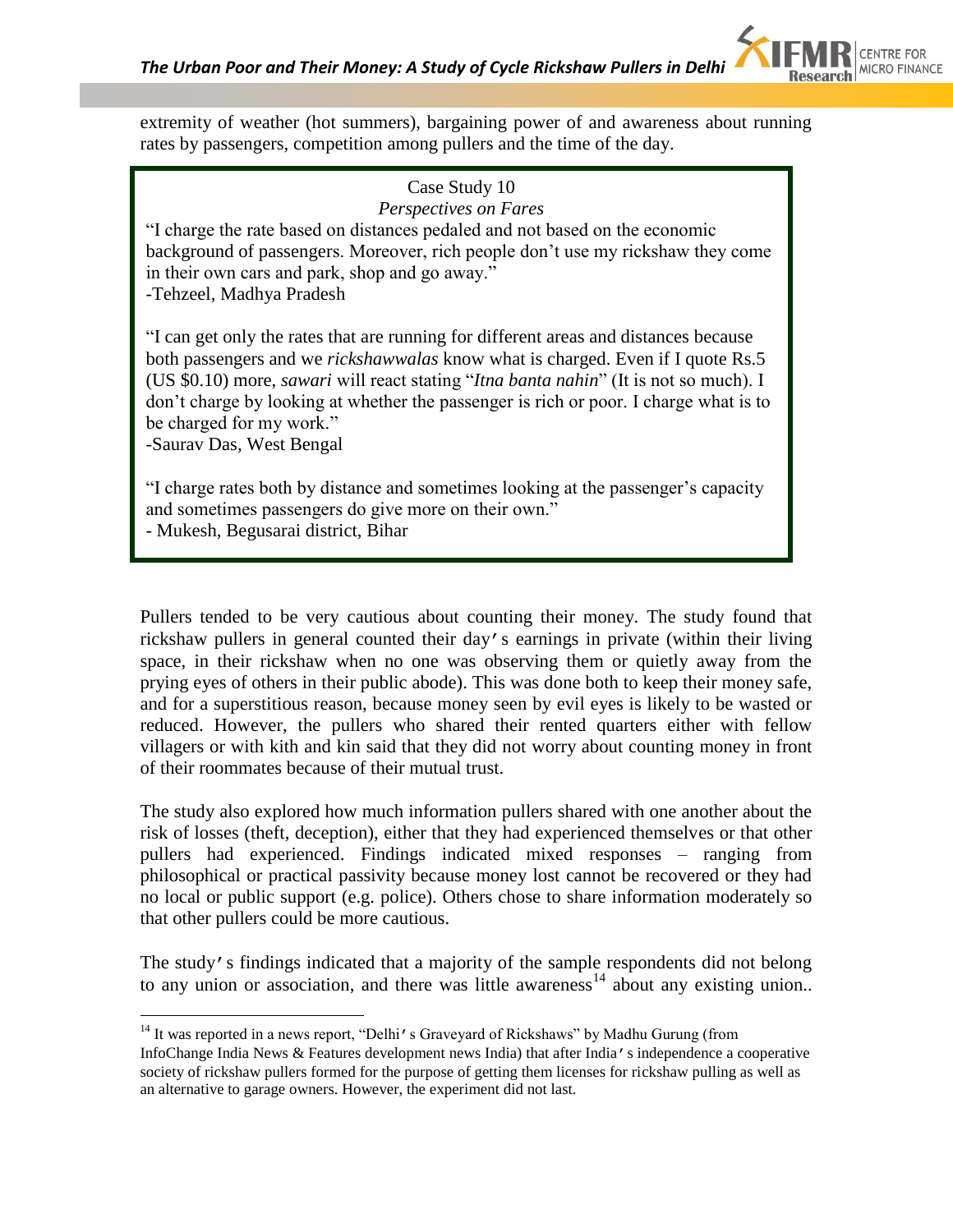The nature of their occupation and circulatory migration between their villages and Delhi make mobilizing and organizing the pullers under some associational capital (union or association) extremely difficult. Their homelessness, mobile lifestyle, and lack of identification documents only present further challenges. Other problems have to do with the illegal status of the rickshaw pullers, which makes legal organization challenging.<sup>15</sup>

However, mobilizing the rickshaw pullers may still be possible for two reasons. One, the study found that rickshaw pullers generally operate in clusters in the same general area of Delhi. A high proportion of them had worked for more than two decades in the same areas of Delhi. Two, there are some rickshaw pullers unions in parts of Delhi that have a limited number of members. $16$ 

The study also found that the absence of a union has resulted in unfair returns for pullers' labor. Anecdotal reports suggest that the rickshaw pullers' rates are almost stagnant, since they tend to be arbitrarily fixed by outside factors, including the passengers' bargaining powers and competition among the multitude of pullers in Delhi.<sup>17</sup>

### Perceptions of Financial Inclusion

An overwhelming 76% of sample respondents confirmed the need for safe and secure financial services. A full 51% percent of pullers expressed high level of interest in such facilities. Safe and secure financial services would help to relieve pullers of the regular efforts, costs and time they must spend safe guarding their hard earned money. The level of interest in obtaining a bank account was also very high amongst 66% of rickshaw pullers in the study.



While some rickshaw pullers were positive about the possibility of a safe alternative to using banks, others were cautious to the point of doubt or disbelief. Findings showed that 52% of rickshaw pullers in the study definitely wanted access to a safe and flexible alternative to branch banking account. However, 16% of pullers didn"t believe it was possible. Another 13% was undecided, and 6% were uncertain about whether such a thing was possible. Overall, these

<sup>17</sup> "The Rickshaw Pullers of Delhi University"

http://www.allsands.com/travel/places/rickshawpullers\_zem\_gn.htm

<sup>&</sup>lt;sup>15</sup> Menon, Sindhu, "The Relentless Struggle of Rickshaw Pullers" 6 March 2010, www.docstoc.com

<sup>&</sup>lt;sup>16</sup> The author tried to contact one such union in Karol Bagh from the information gathered during field work, but it was a futile effort as the address and contact number was incorrect.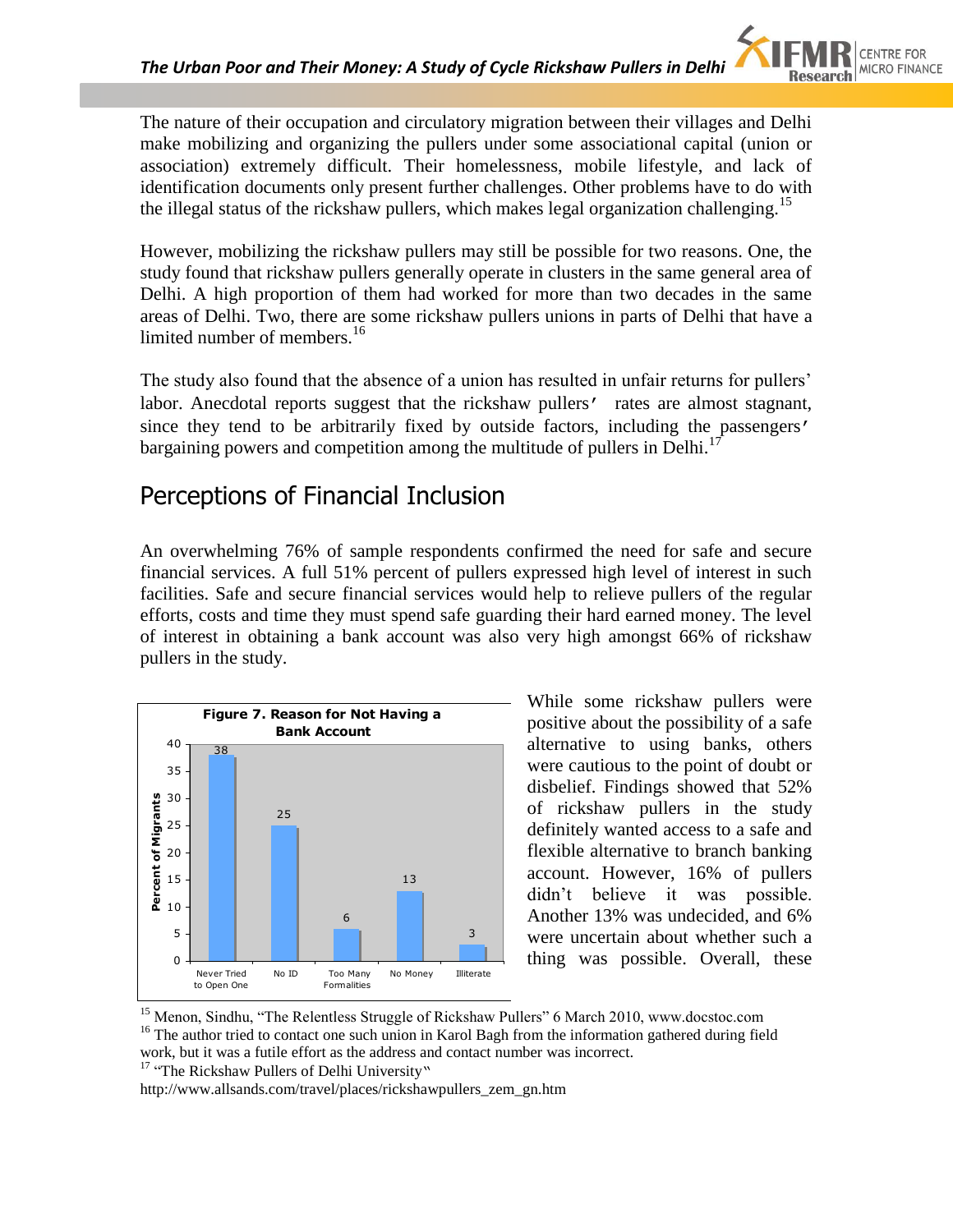results make a strong case for financially integrating this marginalized and deprived migrant population. Even financial inclusion without a bank account would help move them from the periphery of urban development to enjoying the fruits of their contribution to the informal economy.

Though the asset base of a substantial proportion of rickshaw pullers was negligible or non–existent, nearly one-quarter of interviewed rickshaw pullers owned a mobile phone, suggesting that mobile banking may open up new avenues for this disenfranchised population.

The problems listed below are the four levels (social, personal, economic and marketbased/systemic<sup>18</sup>) of barriers to the financial inclusion of cycle rickshaw pullers that were discovered through this study.

Social:

- Mobile habit and homelessness
- Lack of homogenous culture
- Largely from socially and economically backward castes
- Low occupational status
- Feeling of hopelessness and lack of confidence
- Lack of guidance and social isolation

Personal:

- Low levels of literacy
- Lack of awareness
- No personal identity documents in migrated place (Delhi)
- No proof of address in Delhi
- No personal identity documents at place of origin for 50% of sample, as well as no banking history
- Lack of time due to nature of livelihood
- Feeling of being excluded
- Low financial literacy related self-exclusion from accessing banking services Economic:
	- Low, irregular and unpredictable income streams
	- Landlessness
	- No or low asset base
	- Low value cash savings and high volume of transactions
	- Lack of financial literacy
	- Lack of awareness about the benefits of savings in a bank account
	- Lack of awareness about 'No Frills Account' program

Market/systemic:

- Lack of access to formal services
- Lack of suitable places to keep savings
- Exclusion due to Know Your Customer norms

<sup>&</sup>lt;sup>18</sup> Market and systemic barriers to financial inclusion are known and identified in a number of studies.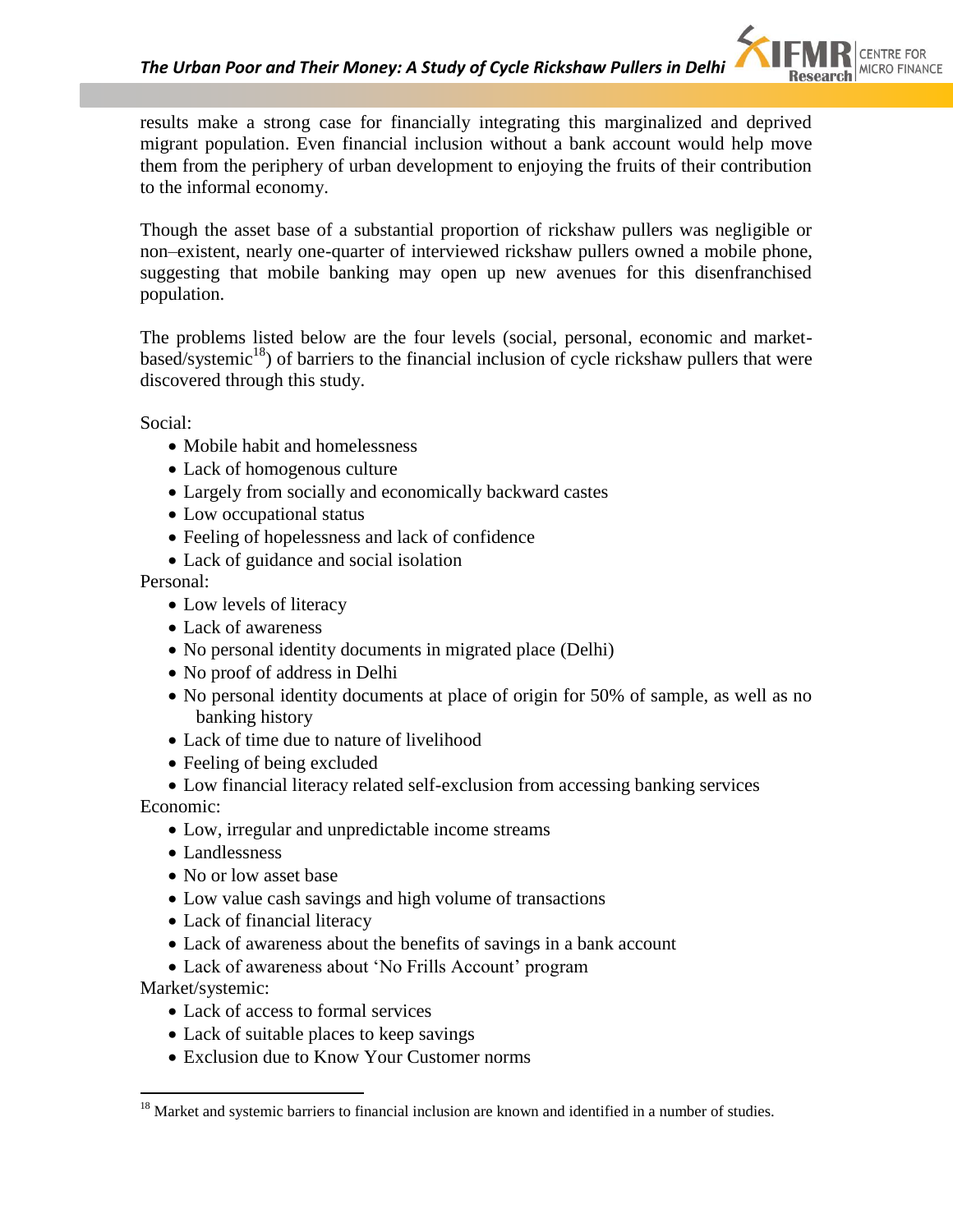

• Insensitive bank staff

 $\overline{a}$ 

- Disconnect between bank"s concern for inclusion and field efforts
- Lack of suitable financial products

These social, economic, personal and market-based/systemic entry barriers work in tandem to financially exclude the disadvantaged and marginalized migrant rickshaw pullers. Rickshaw pullers manage their money in creative and ingenious ways and utilize informal mechanisms and arrangements for financial services because they have been shunned by the formal, regulated system. Even when efforts are made to study and include groups like migrant cycle rickshaw pullers, many other barriers remain, effectively preventing financial inclusion.

The biggest challenge for migrant pullers is their inability to comply with the "Know Your Customer' (KYC) norms, which require valid proof of local identity and place of residence in Delhi. The Reserve Bank of India (RBI) has attempted to address this issue by loosening the KYC norms. RBI has actively pursued its financial inclusion agenda by directing the banking sector to make available basic banking "no frills" account either with nil or very low minimum balances, as well as other charges that would make such accounts accessible to large segments of poor in India.<sup>19</sup> However, many other barriers still remain.

### Case Study 22 *Holds a 'No Frills Account'*

*Yet Gullible To Accept Advice About Building Up Informally First!* Suresh Kumar comes from a backward caste from Gonda district in Uttar Pradesh. He did not study further than class 3. He is landless, but he owns two other assets – a mobile phone and a CD player at village and he sported a wristwatch. He had returned from the village very recently after staying in the village for a year because his son was quite unwell and passed away recently.

He narrated that earlier he used to keep his savings with a shopkeeper (juicewala) but he has a bank account now that was opened on 23 July 2009 with the State Bank of India in Chandpur in Gonda district of Uttar Pradesh. However he learnt about it on 29th August 2009, two days before he left for Delhi. From the scanty information obtained, it is surmised that he had got a "No Frills account" based on his voter's ID and BPL card. After his account was opened, he had deposited his two days savings of Rs.200 (\$4.26) with another shopkeeper (chaiwala) on 2nd September 2009 because chaiwala had advised him that it is best to accumulate at least Rs. 1000 (US \$21.27) with him first and then deposit a lump sum in his village account afterwards.

<sup>&</sup>lt;sup>19</sup> Udeshi, K.J. (2010). Udeshi argues that though significant progress has been made in opening these accounts for the poor in India, there is also evidence that most of these accounts were opened in rural areas but the progress has been tardy for the urban poor. For instance, a study by Banking Codes and Standards Board of India showed poor awareness about "no frills" accounts and relaxed KYC norms amongst the bank staff itself. There was also a general lack of willingness by the bank staff to open "no frills" accounts for the urban poor. See "Financial Inclusion for the Urban Poor" downloaded from http://incluion.skotch.in/index.php?option=com\_content&view=article&id=416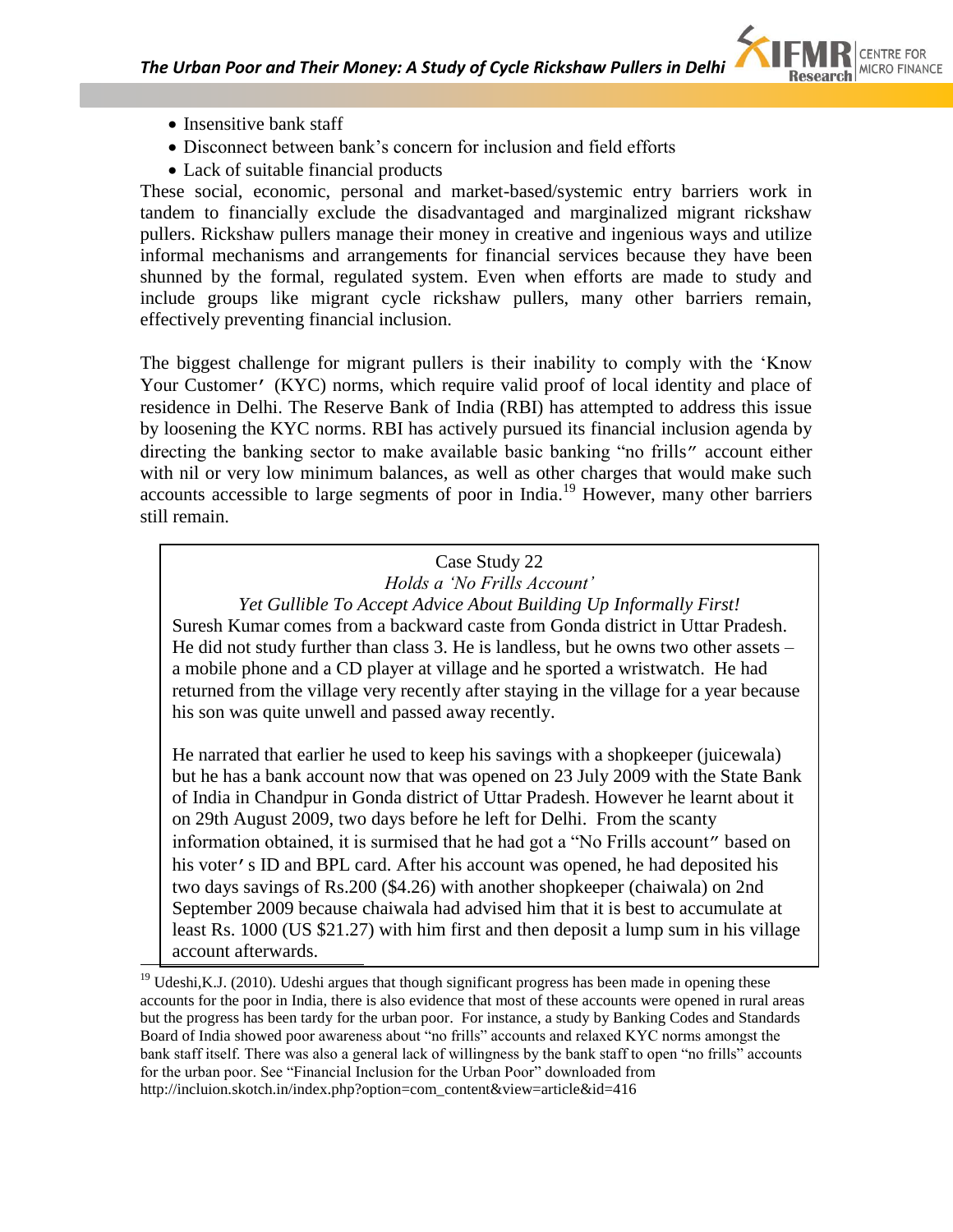### Concluding Observations: the Way Forward and Technology as an Enabler

The results of the analysis suggest that despite their mobile lifestyle and unstable earnings, migrant rickshaw pullers are potentially bankable. This is evident from the savings that they regularly accumulate, as well as the remittances transferred by the sample respondents. In spite of their difficult living conditions and imperfect money storing arrangements, the poor do manage to save – albeit in small and variable amounts.

Because they could not access formal financial services, rickshaw pullers were heavily dependent on informal service providers and other risky arrangements. Even though rickshaw pullers themselves are aware of the negative aspects of these informal mechanisms, the fact that migrants continue to use them confirms the importance of financial services in their lives. If the vulnerability of the poor is to be reduced, providing them with a reliable, secure and safe mechanism to save and remit is absolutely necessary. Poor rickshaw pullers need access to "banking services."

Since 85% of the Indian workforce is in the informal sector, the requisite financial services can be provided at scale through the formal banking sector. However, there are a number of key challenges that must to be surmounted to make growth inclusive. One key challenge discerned from the findings of the study is that the earnings of rickshaw pullers are irregular, uncertain and unpredictable. Consequently, a substantial percentage of their financial transactions, especially saving, would involve low values and many transactions.

Rickshaw pullers in the sample have the capacity to engage in micro-savings and would need flexible withdrawal options as well. However, the nature of their occupation might inhibit transaction with a bank branch, because visiting a branch would mean the loss of productive time and subsequently lost earnings. Other focal challenges that must be overcome to extend banking services to the migrant rickshaw pullers are the need for flexible and convenient of banking services, their lack of valid proof of local address due to their mobile lifestyle, and their lack of awareness about benefits of a bank account.

Access to financial services for the poor requires a different outlook, including innovative products suitable to a migrant population. The migrant rickshaw pullers ideally can be connected with the banking services by making them available at their doorstep and by offering flexible products in terms of the amount of deposit, time and complexity of procedures. In many ways, technology holds the key to financial inclusion of migrant workers in informal sectors like rickshaw pulling. Technology can facilitate access to financial services in a cost effective manner, particularly given how large the population of urban migrants is in a city like Delhi. Technology-based solutions would go a long way towards achieving low-cost, convenient and accessible financial services for the poor.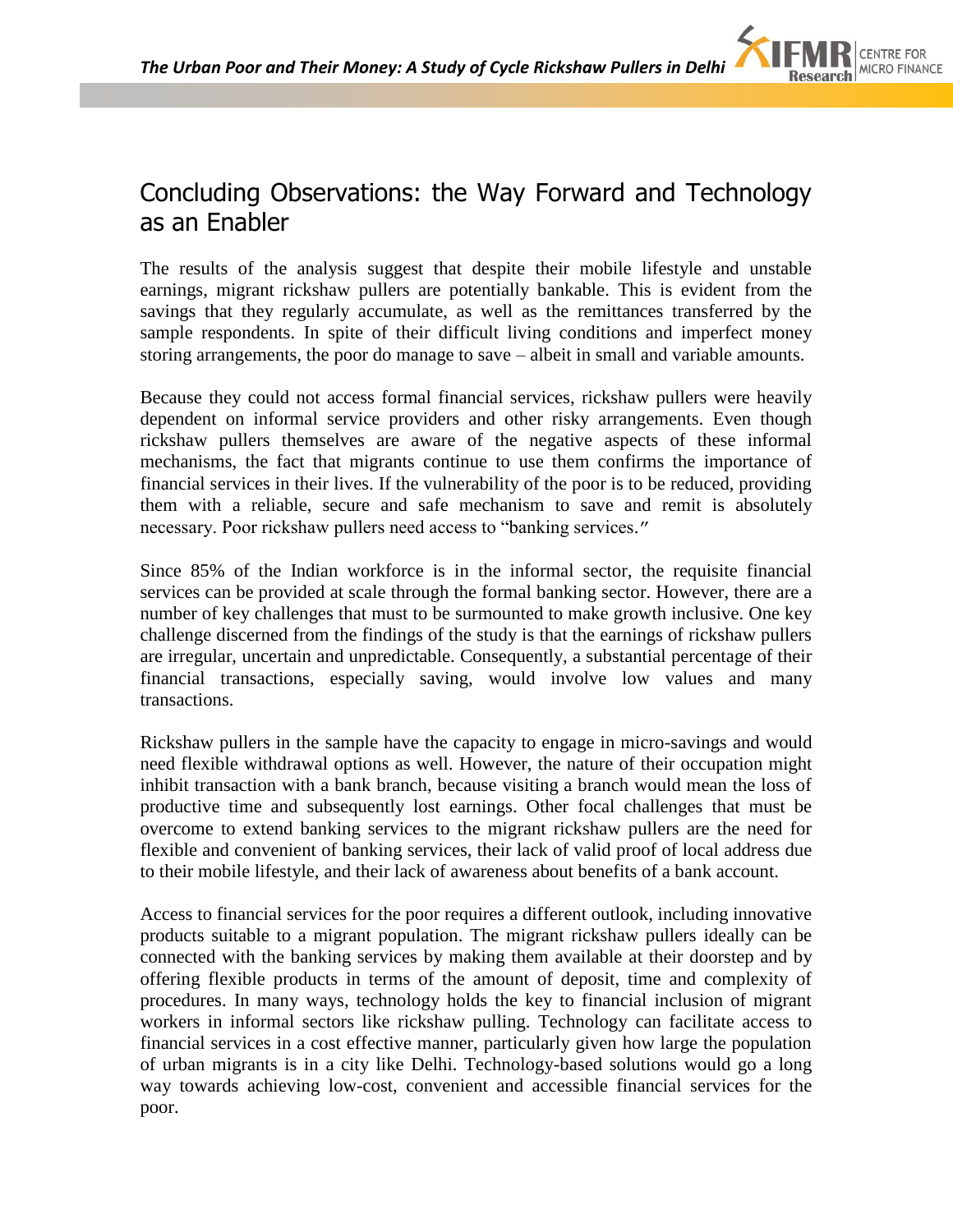One of the biggest challenges lies in providing migrant friendly technologies. Branchless banking experiments that provide microfinance services are being offered by Zero Mass Foundation, ATOM Technologies, EKO Technologies and FINO in India. These initiatives are based on technology like smart cards, biometric cards or mobile banking. Mobile money is one of the most promising, with over 500 million mobile connections across India. A number of M-Banking initiatives for inclusion are currently underway in India. Many Indian banks are experimenting with the use of mobile phone technology through the route of the business correspondent model. For example,  $EKO<sup>20</sup>$  offers a pure cell phone based model on a core banking platform called  $SimpliBank<sup>21</sup>$  in partnership with the State Bank of India<sup>22</sup> by launching the "SBI Mini Savings Bank Account" to low income households in Delhi and a few states in northern India. Available reports indicate that Eko's mobile money program is quietly ushering in a financial revolution by providing doorstep service for the urban poor in Delhi.

Other critical measures that can go a long way in financial inclusion relate to willingness of banks and sensitization of bank staff, and programs like creating specialized customer acquisition teams to link the excluded urban poor migrants, create financial literacy and bring in excluded segments by civic society<sup>23</sup> would better prepare the urban poor with required documents to convince banks to open accounts.<sup>24</sup>

### Recommendations

 $\overline{a}$ 

The study on the money management behavior of cycle rickshaw pullers has important implications for the banking and microfinance sectors regarding how to design, market and deliver products that appeal to low-income users and are also viable for the financial institutions. These products are essential for the financial inclusion of this segment of the urban poor. The most significant insight is that rickshaw pullers are potentially bankable; the banking sector may be able to mobilize savings and remittances from rickshaw pullers by offering migrant friendly products.<sup>25</sup> Such products would make the best use of

 $^{20}$  Operated by EKO Aspire foundation / EKO India Financial Services Pvt. Ltd, New Delhi.

<sup>&</sup>lt;sup>21</sup> Eko's SimpliBank is the application or the server that captures all mobile transaction, processes them and then reconciles the same with the core banking systems. This middleware understands transactions done by customers at a retail point and it is designed with mobile phone as its primary transaction interface.

<sup>&</sup>lt;sup>22</sup> State Bank of India (SBI) is the largest and most trusted public sector bank in India with a giant presence in terms of branches and accounts in rural and urban centres.

<sup>&</sup>lt;sup>23</sup> Some NGOs and MFIs like Gramin Vikas Trust in Jhabua and Ratlam Districts of Madhya Pradesh and Dahod and Panchmahal districts of Gujrat, Aajeevika Bureau in Udaipur have been working with migrants and provide many migrant support services including registration and identity and intermediating between service providers like banks, insurance companies etc.

<sup>&</sup>lt;sup>24</sup> Based on inputs provided by N.Srinivasan through the UN Solution Exchange-microfinance community in response to a query on financial inclusion of urban poor and issues related to identification, May 2010.

<sup>&</sup>lt;sup>25</sup> In this context, the experience of Rajasthan Shram Sarathi Association (RSSA0, a section 25 Company promoted by Aajeevika Bureau (www.aajeevika.org) working in the area of microfinance services for seasonal migrants provide some useful insights about creating financial products by understanding the financial behaviour of the seasonal migrant population. In RSSA"s experience, seasonal migrants are a bankable population.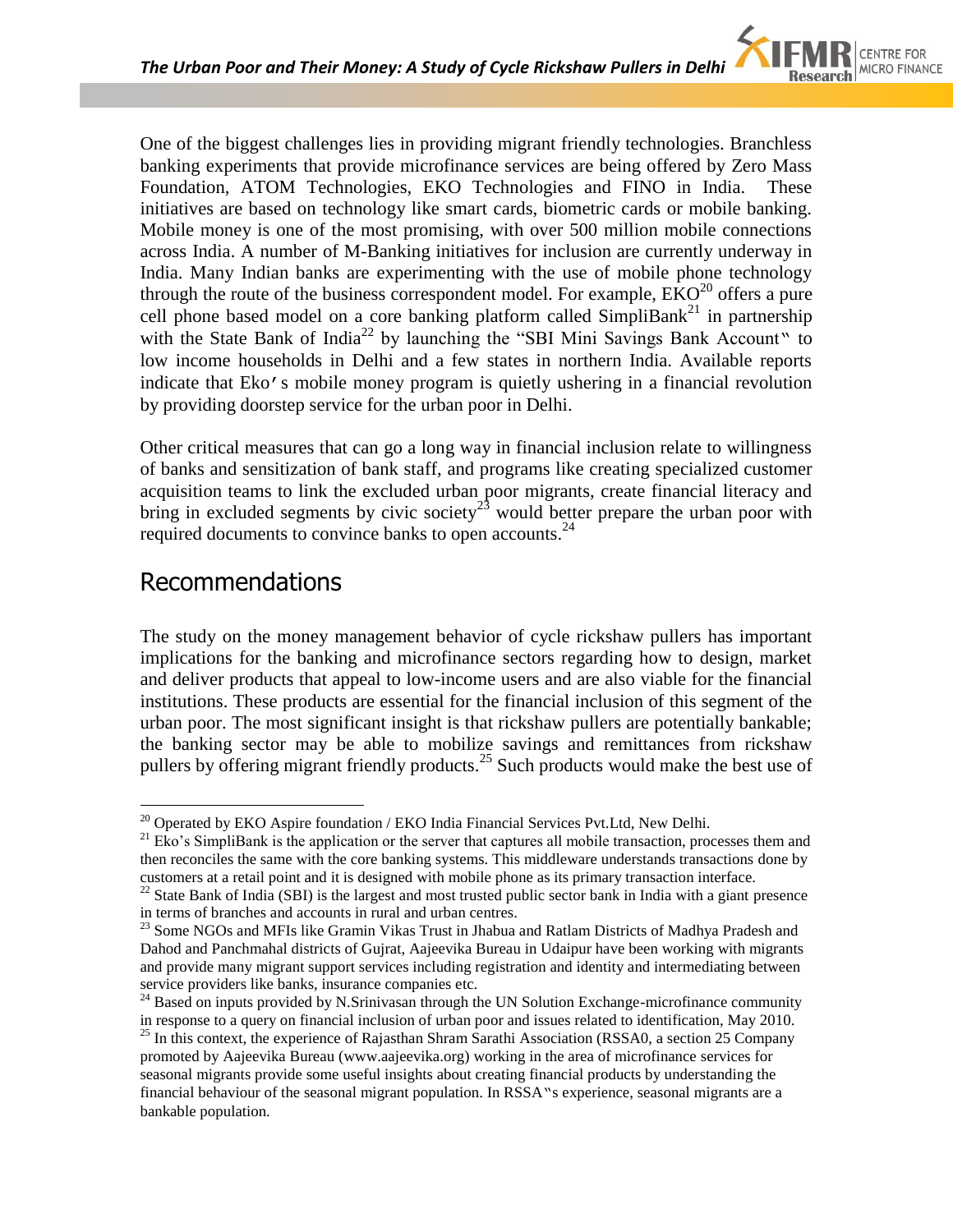the features of the informal saving methods popular among this urban poor group, as well as by improving upon the negative aspects of the informal mechanisms.

A key driver for banking the unbanked is low cost technology solutions, especially mobile banking. The banking sector must begin to cater to this large untapped migrant market segment to integrate them into a path of inclusive growth. Though a large pool of migrant rickshaw pullers and other migrant groups may be at the periphery of the urban economy, their capacity to save in small and variable amounts illuminates the truth that poor migrants are bankable. Financially including them would be a viable strategy for the mainstream banking institutions.

There is profit at the bottom of the pyramid. It is the right time to get the business models and innovative products that fit the different segments of urban poor migrants. The banking sector should target the urban poor as customers, not as beneficiaries, as suggested by C.K. Prahalad in his popular work "*Fortune at the Bottom of the Pyramid."*

# Full Bibliography

 $\overline{a}$ 

Banerjee, Abhijit V. and Duflo, Esther. (2006). "The Economic Lives of the Poor", J-PAL, Massachusetts Institute of Technology, Cambridge, Massachusetts. Downloaded from http://econ-www.mit.edu/files/805

Begum, Sharifa and Sen, Binayak (2004). "Unsustainable Livelihoods, Health Shocks and Urban Chronic Poverty: Rickshaw Pullers as a Case Study", Chronic Poverty Research Centre, Working Paper 46, ISBN Number: 1-904049-45-1, Bangladesh Institute of Development Studies, Bangladesh.

Collins, Daryl, Morduch, Jonathan, Rutherford, Stuart and Ruthven, Orlando. (2009). *Portfolios of the Poor: How the World's Poor live on a \$2 a day*, Princeton, Princeton University Press.

Cole, Shawn, Hanna, Rama and Topalova, Petia (2006). "Is Financing Mobility a Solution to Poverty?" Micro Finance, Institute for Financial Management and Research, Chennai, Issue 3, December 2006.

Dandekar, V.M. and N.Rath (1971). Poverty in India. Pune: Indian School of Political Economy.

Dayal, H. and Karan, A.K (2003). Labour Migration from Jharkhand, Institute for Human Development, New Delhi.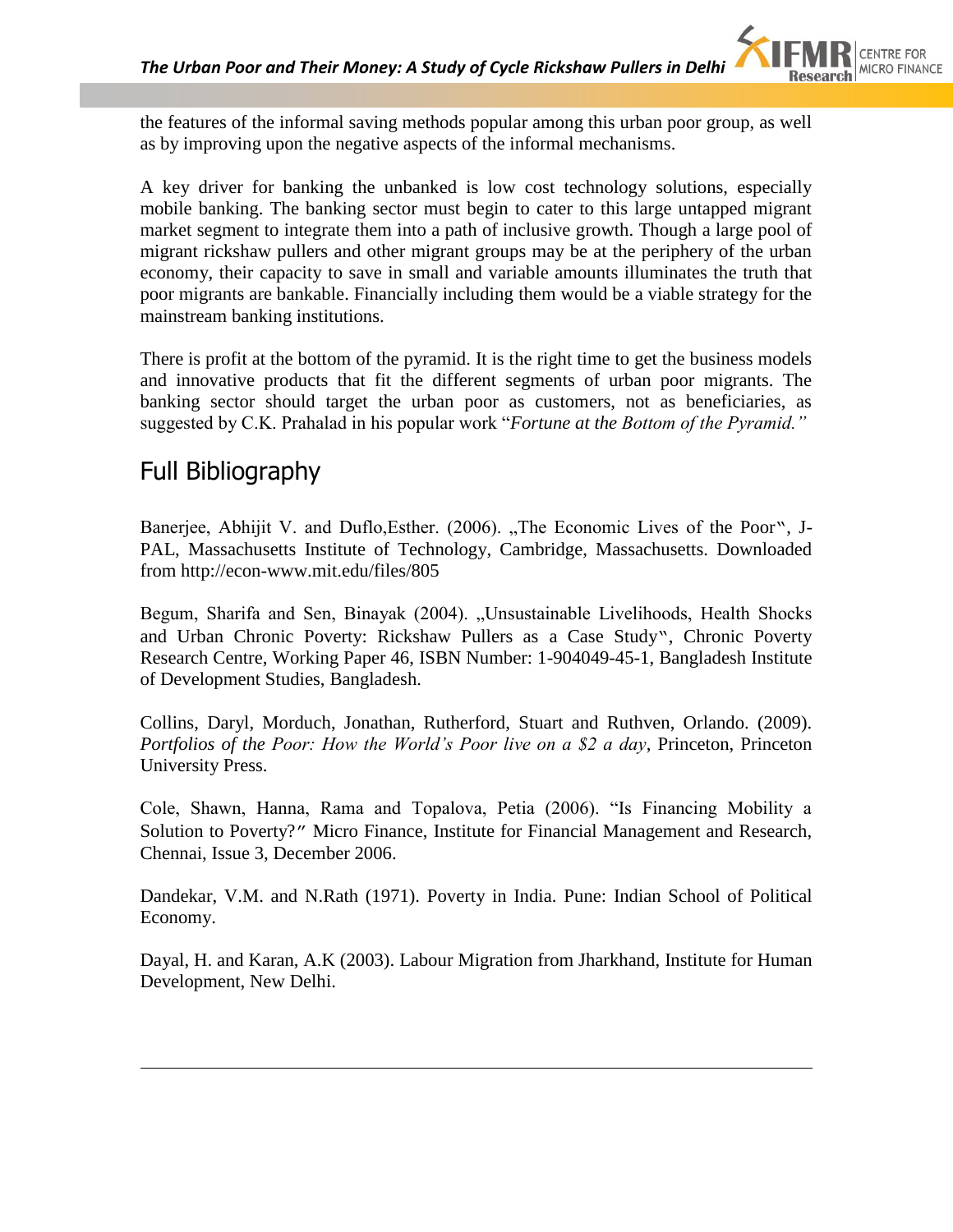Deshingkar, P (2005). ""Seasonal Migration: How rural is rural?" ODI Opinion No.52. September 2005. http://www.odi.org.uk/resources/download/468.pdf

Deshingkar, P., (2006) Internal migration, poverty and development in Asia. ODI Briefing Paper, No 11. October 2006. http://www.odi.org.uk/resources/download/29.pdf

Gurung, Madhu (2009). "Delhi"s Graveyard of Rickshaws" in InfoChange India News and Features development news India.

Ghate, Prabu, et.al. (1992). Informal Finance – Some findings from Asia. Oxford University Press.

Karlan, Dean, and Jonathan Morduch. (2010) "Access to Finance." Chapter 2 in Dani Rodrik and Mark Rosenzweig, eds., Handbook of Development Economics, vol.5. Amsterdam: North-Holland.

Hulme, D and Mosley, P (1996), Finance Against Poverty, Volume I: London, Routledge.

INDIA Urban Poverty Report, (2009). Ministry of Housing and Urban Poverty Alleviation and United Nations Development Programme, Oxford University Press.

Kishwar, Madhu Purnima. "Urban Informal Sector. The Need for a Bottom-up Agenda of Economic Reforms – Case Studies of Cycle Rickshaws and Street Vendors in Delhi" in INDIA Urban Poverty Report, (2009). Ministry of Housing and Urban Poverty Alleviation and United Nations Development Programme, Oxford University Press.

"Laws, Liberty, and Livelihood." downloaded from the website of Manushi Sangathan, New Delhi, http://www.manushi\_india.org.

Morduch, J. (1995). "Income Smoothing and Consumption Smoothing." Journal of Economic Perspectives 9 (3), 103-114.

Morduch, J (1999). "Between the State and the Market: Can Informal Insurance Patch the Safety Net?" The World Bank Research Observer, Vol.14: 2, 187-207.

Morduch, J. (2010). "Borrowing to Save: Perspectives from Portfolios of the Poor." MicroSave. POP Briefing Note # 2.

Pandey, Soumya Harsh and Shukla, Vartika (2009). "Exploring Domestic Remittances as a New Line of Business for Indian MFIs." MicroSave India Focus Note 28.

Rangarajan, C. Report of the Committee on financial Inclusion, 2008 (www.nabard.org)

Report on Trends and Progress of Banking in India, 2007-2008, RBI.